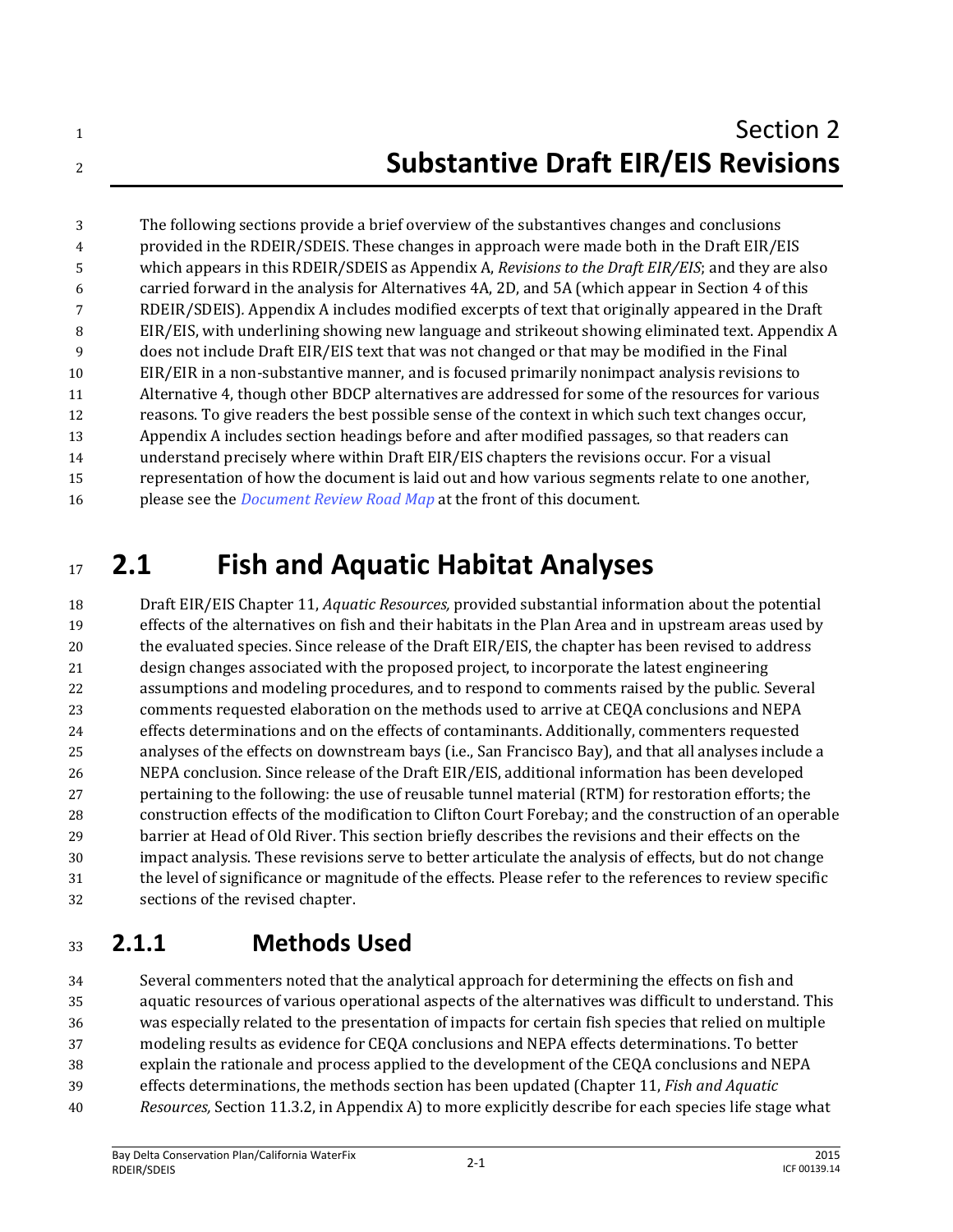methods were used and how the various modeling results were weighted. This approach was applied similarly for all alternatives. Additionally, information has been added to key impact analyses to articulate the biological linkages between changes in the physical environment and biological effects. Please refer to Chapter 11, *Fish and Aquatic Resources,* Section 11.3.2, in Appendix A.

#### **2.1.2 Effects Downstream of the Plan Area**

 Chapter 11, *Fish and Aquatic Resources*, of the Draft EIR/EIS included a description of the potential changes in sediment loading as a result of the creation of new points of diversion under Alternatives 1A through 8. This analysis was used to inform the impacts related to turbidity (water clarity) for delta and longfin smelt. In summary, these impacts were deemed to be less than significant/not adverse because there would be less than a 10% change in sediment loading and because restoration actions could serve to increase turbidity in some areas. Additionally, as part of an environmental commitment in Appendix 3B, *Environmental Commitments*, in this RDEIR/SDEIS (similar to Avoidance and Minimization Measure [AMM] 6), sediments collected at the intake facilities and RTM excavated during construction activities could be reintroduced into the Delta at proposed restoration sites. (See in Appendix A of this RDEIR/SDEIS) Consequently, the overall effect in the Plan Area/Delta was determined to be only a minor degradation. Based on comments received from the public and additional study of the likely characteristics of RTM material, this environmental commitment and its parallel AMM have been revised to describe the anticipated feasibility of reuse of this material, as well as the applicable regulatory standards that any such material would be required to meet prior to its beneficial reuse. For text revisions to this commitment, please refer to Appendix A, *Draft EIR/EIS In-Text Chapter Revisions*, in this RDEIR/SDEIS, which includes an expanded and modified version of Draft EIR/EIS Appendix 3B, *Environmental Commitments*.

 As part of this RDEIR/SDEIS, additional analyses have been conducted to take into account sea level rise, restoration sediment demand, and the effects of the creation of new points of diversion in order to better understand the magnitude of potential changes in sediment loading into the San Francisco Bay and other areas downstream of the Plan Area (generally the Delta, Suisun Marsh, and Yolo Bypass). A range of sediment demand from existing wetlands and restoration activities was combined with the sea level rise assumptions to understand the rate at which restored areas would act as sediment sinks in order to maintain elevation as sea levels rise. Relevant literature was used to determine the overall contribution of sediments from the Delta to the Bay, and a range of volumes of potential supplemental materials from both the diversion sediment collection process at the north Delta diversions and the RTM was developed based on current engineering estimates. This RDEIR/SDEIS includes an analysis of changes in sediment loading to the Bay for all of the alternatives, with specificity to operations-related effects and restoration-related effects.

 In addition to the sediment analysis, further analysis was undertaken to assess the consequences, if any, of the relatively minor changes in operations proposed across alternatives compared with the consequences already described in the Draft EIR/EIS. This new analysis evaluated the potential changes in water quality, salinity, flows, temperatures, and other factors potentially affecting fish habitat and behavior downstream of the Plan Area. The analyses indicted that these characteristics would be essentially unchanged, especially given the highly dynamic tidal environment of the Bay and its connection to the Delta. This analysis is included for Alternative 4A in Section 4.3.7, *Fish and Aquatic Resources*, for Alternative 2D in Section 4.4.7, for Alternative 5A in Section 4.5.7, and for the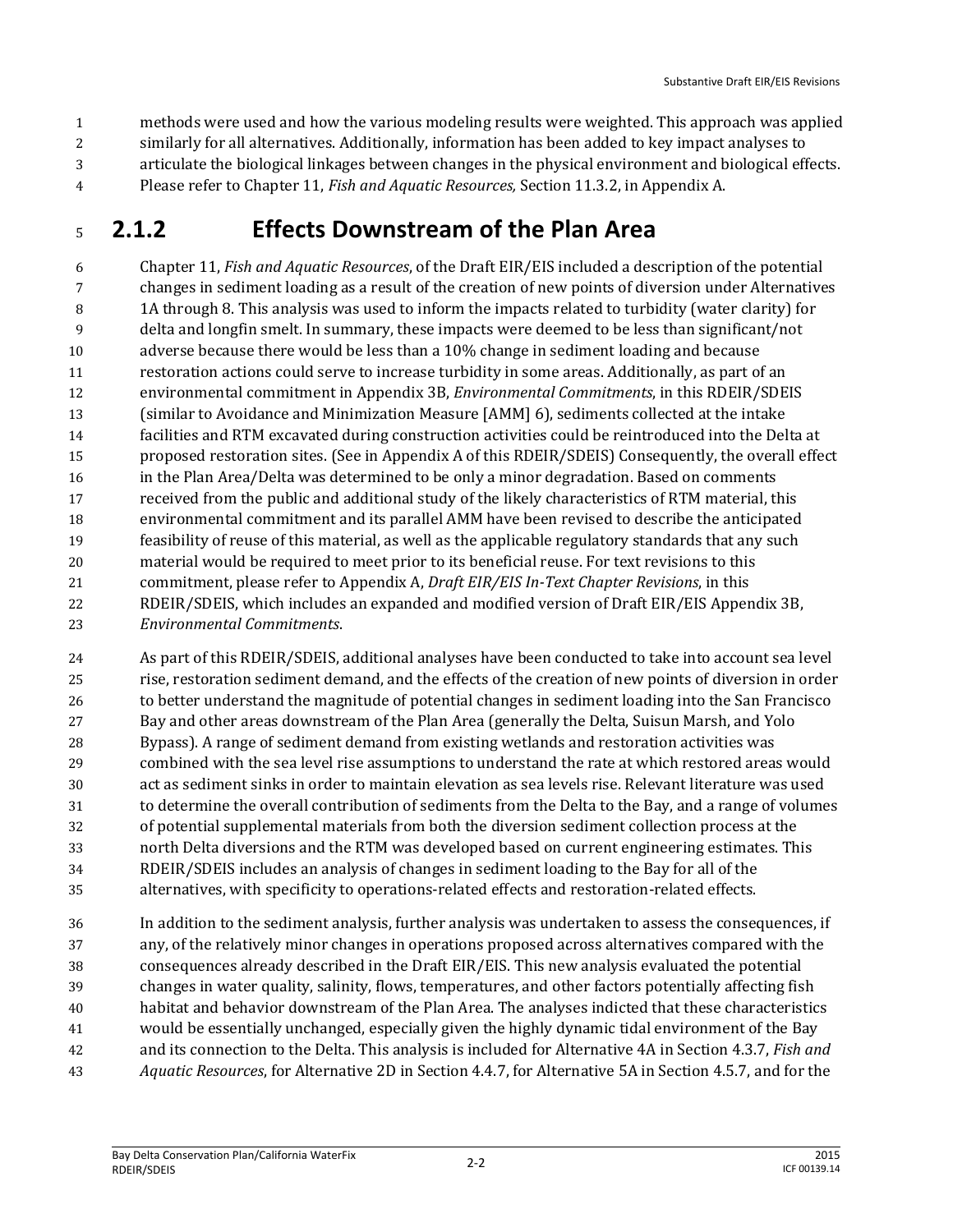remainder of the alternatives in Chapter 11, *Fish and Aquatic Resources,* Section 11.3.5 in Appendix A of this RDEIR/SDEIS.

### **2.1.3 Selenium and Mercury**

 The analysis of selenium and mercury has been revised in three locations: revisions to Conservation Measure 12 *Methylmercury Management* and Avoidance and Minimization Measure 27 *Selenium Management* (see Appendix D); revisions to the CM4 tidal habitat contaminants analysis; and a new impact to specifically address effects of contaminants on fish as a result of change in operations (See Chapter 11, Impact AQUA-219 in Appendix A). Additional details on the mechanisms for mobilization of selenium and mercury into the food web and the potential for effects on aquatic resources have been added to the RDEIR/SDEIS, including details describing the uncertainties associated with the analytical methods. The conclusions regarding effects on water quality associated with BDCP water operations evaluated in Chapter 8, *Water Quality*, of the Draft EIR/EIS and the potential for effects on aquatic resources have been further evaluated, including details of the analytical methods, uncertainties and findings. This analysis is included as Impact AQUA-219, applicable to all alternatives in Chapter 11, *Fish and Aquatic Resources,* Section 11.3.5 in Appendix A.

 In response to reviewers' concerns that proposed restoration in Yolo Bypass could be a significant source of mercury methylation, a comparison of existing sediment and water quality data to the modeled conditions following proposed restoration activities has been included. To address the potential for selenium mobilization resulting from BDCP restoration actions, AMM27 has been expanded with specific requirements included to reduce the potential for bioaccumulation in covered fish species. Updated water quality data have been integrated into the selenium quantitative modeling for water and fish tissue under BDCP water operations, and results have been updated in Chapter 11, as shown in Chapter 11, *Fish and Aquatic Resources,* Section 11.3.5 in Appendix A.

### **2.1.4 NEPA Determinations**

 A small number of NEPA determinations were, at the time of the Draft EIR/EIS, determined to be "uncertain," or no determination was made. These effects were related to effects of the alternatives on salmonid fish migrations through the project area, effects of outflow on delta smelt and longfin smelt, and contaminant effects on all species. As described above, substantial effort has been put forth to better understand and articulate the potential for selenium and mercury effects on fish as a result of both operations and restoration actions proposed under the alternatives. This effort has allowed a more certain determination for contaminants effects under NEPA, which have been determined to be not adverse across all alternatives:

- AQUA-8, Effects of contaminants associated with restoration measures on delta smelt
- AQUA-26, Effects of contaminants associated with restoration measures on longfin smelt
- AQUA-44, Effects of contaminants associated with restoration measures on Chinook salmon (winter-run ESU)
- AQUA-62, Effects of contaminants associated with restoration measures on Chinook salmon (spring-run ESU)
- AQUA-80, Effects of contaminants associated with restoration measures on Chinook salmon (fall-/late fall–run ESU)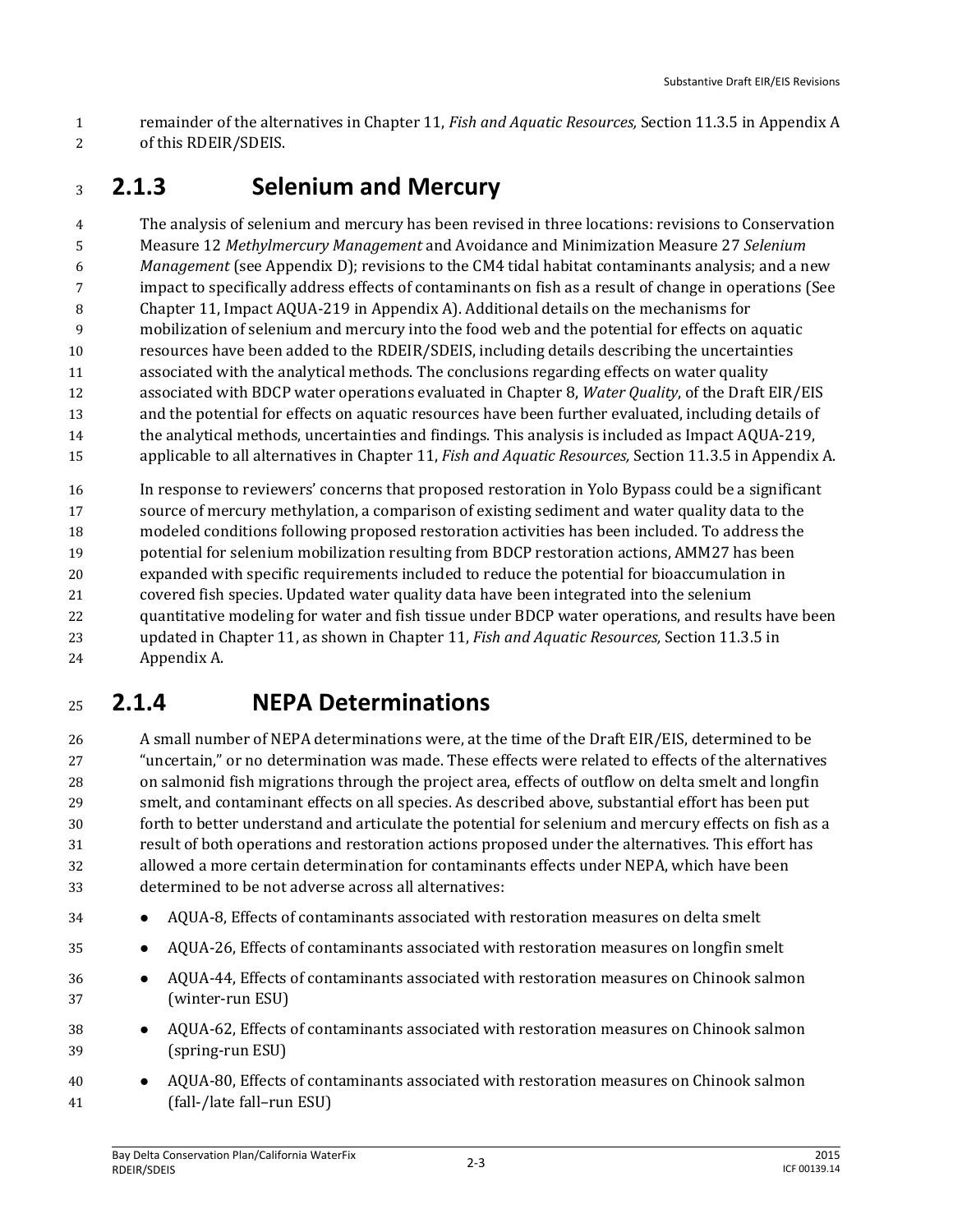- 1 AQUA-98, Effects of contaminants associated with restoration measures on steelhead 2 AQUA-116, Effects of contaminants associated with restoration measures on Sacramento splittail AQUA-134, Effects of contaminants associated with restoration measures on green sturgeon AQUA-152, Effects of contaminants associated with restoration measures on white sturgeon AQUA-170, Effects of contaminants associated with restoration measures on Pacific lamprey AQUA-188, Effects of contaminants associated with restoration measures on river lamprey 8  $\bullet$  AQUA-206, Effects of contaminants associated with restoration measures on non-covered aquatic species of primary management concern) Regarding effects on salmonid migrations, uncertainty stemmed from contrasting model results for upstream flow conditions and effects of the north Delta diversion operations. Additional examination of modeling results, showing mixed conclusions for Alternative 4, indicates that it was modeling assumptions and not actual real-world changes in operations or criteria, that shifted the timing of releases from Lake Shasta, generating the mixed results for the upper Sacramento River. Additional coordination with NMFS and CDFW to develop the ability to make real-time adjustments to minimize effects on fish migrating past the intakes has resulted in greater confidence pertaining to migration effects. The analysis of Alternative 4A in Section 4.3.7, *Fish and Aquatic Resources*, Alternative 2D in Section 4.4.7 and Alternative 5A in Section 4.5.7 describe the analysis and
- determination of this effect, and the remainder of the alternatives are described in Chapter 11, *Fish and Aquatic Resources,* Section 11.3.5 in Appendix A.

### **2.1.5 Clifton Court Forebay Modification, Head of Old River Operable Barrier Construction, and Pile Driving Effects**

 The Draft EIR/EIS included relatively little discussion of the impacts on fish and aquatic resources from construction of the modified Clifton Court Forebay and the Head of Old River operable barrier under Alternatives 4. The main assumptions related to construction of these facilities were provided in Appendix 3C of the Draft EIR/EIS, and consideration and analysis of potential effects is provided in this RDEIR/SDEIS. The potential sources of effects on fish from these activities are similar to those discussed for construction of north Delta diversions and barge landing sites: temporary increases in turbidity; accidental spills; disturbance of contaminated sediments; underwater noise; fish stranding; in-water work activities; loss of spawning, rearing, or migration habitat; and predation. The impacts from construction of the modified Clifton Court Forebay and the Head of Old River operable barrier would be rendered less than significant by application of appropriate AMMs and mitigation measures.

 The effects of underwater noise caused by pile driving were reassessed to account for changes in the proposed construction approach as outlined in Appendix 3C, *Construction Assumptions*, of the Draft EIR/EIS. While the in-water work windows of July through October were maintained (see Tables 22B-1a through 22B-4d in Appendix 22B, *Air Quality Assumptions*, of the Draft EIR/EIS), the analysis was conducted assuming more concurrent pile-driving and without the use of attenuation structures. This analysis is included in Section 4.3.7, Fish and Aquatic Resources for Alternative 4A,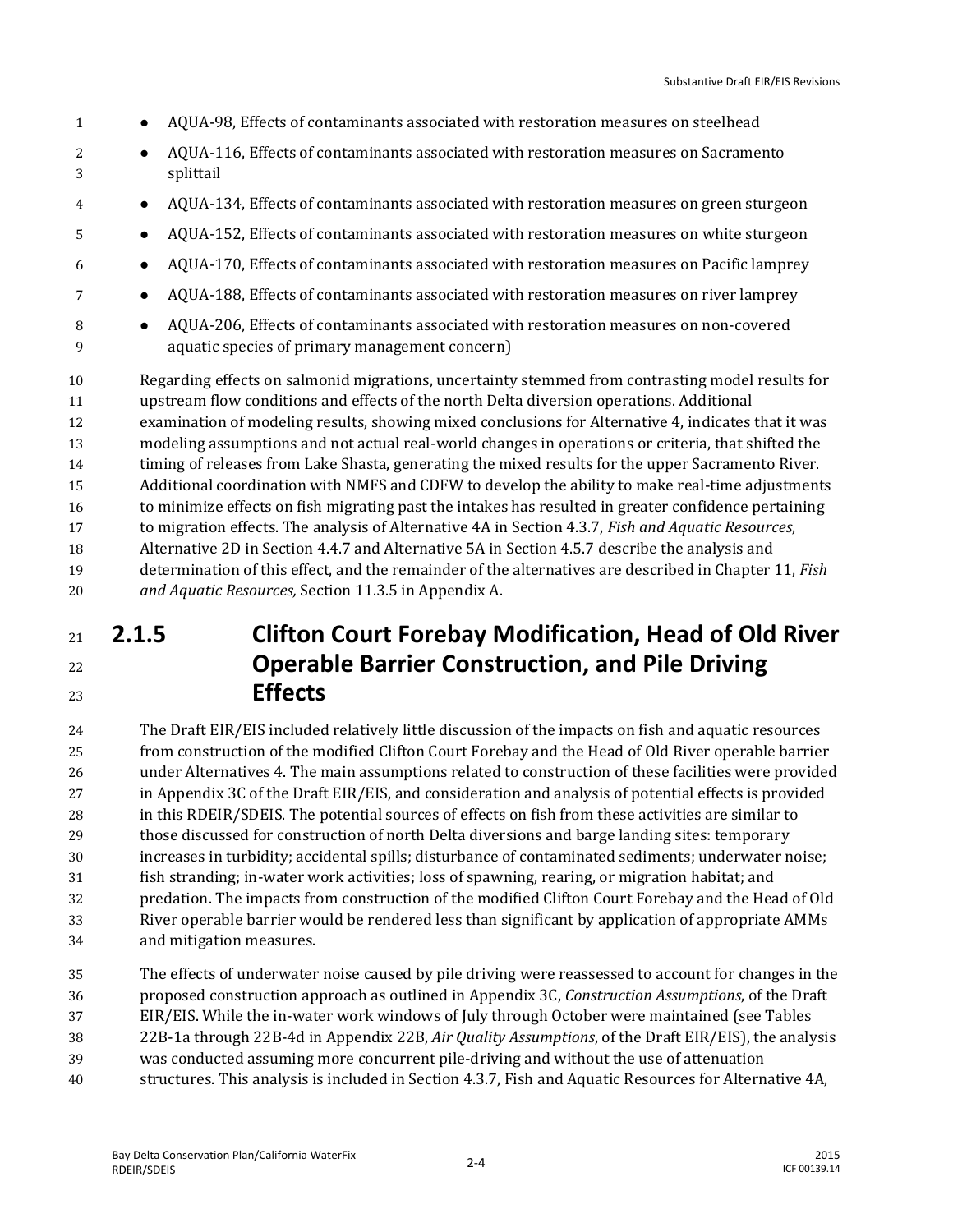Section 4.4.7 for Alternative 2D, Section 4.5.7 for Alternative 5A, and Chapter 11, *Fish and Aquatic Resources*, Sections 11.3.1.1 and 11.3.5, in Appendix A of the RDEIR/SDEIS for all other alternatives.

#### **2.1.6 Non-Covered Fish Entrainment at the North Delta Diversion**

 The Draft EIR/EIS did not include a detailed analysis of the potential entrainment effects on non- covered aquatic species of primary management concern that have pelagic early life stages and therefore may be particularly susceptible to entrainment at the proposed north Delta diversions (i.e., egg and larval striped bass and American shad). An analysis has been included in this RDEIR/SDEIS to assess the potential for effects on these species because much of their spawning could occur upstream of the proposed north Delta intake locations, thus potentially subjecting eggs or larvae to entrainment. The analysis examines particle tracking model results from the Sacramento River upstream of the north Delta diversions. This impact analysis, and discussion of its relevance, is included in Chapter 11, Section 11.3.5, Impact AQUA-201, in Appendix A, and is applicable to all of the alternatives.

# **2.2 Water Quality Revisions**

 Chapter 8, *Water Quality*, of the Draft EIR/EIS evaluates effects on water quality from construction and operation of the proposed water conveyance facility (CM1) for Alternatives 1A, 1B, 1C, 2A, 2B, 2C, 3, 4, 5, 6A, 6B, 6C, 7, 8, and 9. Water quality impacts from other conservation measures (CM2– CM21) for these alternatives are evaluated at the programmatic level. Chapter 8 has been revised since release of the Draft EIR/EIS to address design changes associated with the proposed project, to include additional analysis, to make clarifications and correct errors, to update analyses based on more recent water quality data and/or criteria, and to respond to comments raised by local, state, and federal agencies and the public. Water quality constituent sections that received the most updating were electrical conductivity, chloride, selenium, bromide, and *Microcystis*. Additionally, an assessment of constituent effects downstream of the Plan Area (i.e., in San Francisco Bay) was 26 added. Several other modifications and additions were made to the assessments for mercury, nutrients, trace metals, and dissolved oxygen. This section briefly describes the revisions to Chapter 8 and their effects on the impact analyses and impact determinations. Please refer to the document links to review specific sections of the revised chapter.

 Additionally, three new alternatives – Alternative 2D, 4A, and 5A – were evaluated for effects on water quality from construction and operation of the water conveyance facility (CM1) and from other Environmental Commitments (CM 3, 4, 6, 7, 9–12, 15, and 16). The Alternatives evaluated in Chapter 8 discussed above contain many similarities to each other from a water quality perspective, and thus are often grouped together in the following discussion. The three new alternatives are also very similar to each other, but from a water quality perspective, are fundamentally different than the Alternatives evaluated in Chapter 8 that are discussed above, in that they contain substantially less tidal restoration acreage. Although this section is focused on describing changes made in Chapter 8 from the Draft EIR/EIS, differences between the alternatives assessed in Chapter 8 and the three new alternatives are highlighted where appropriate.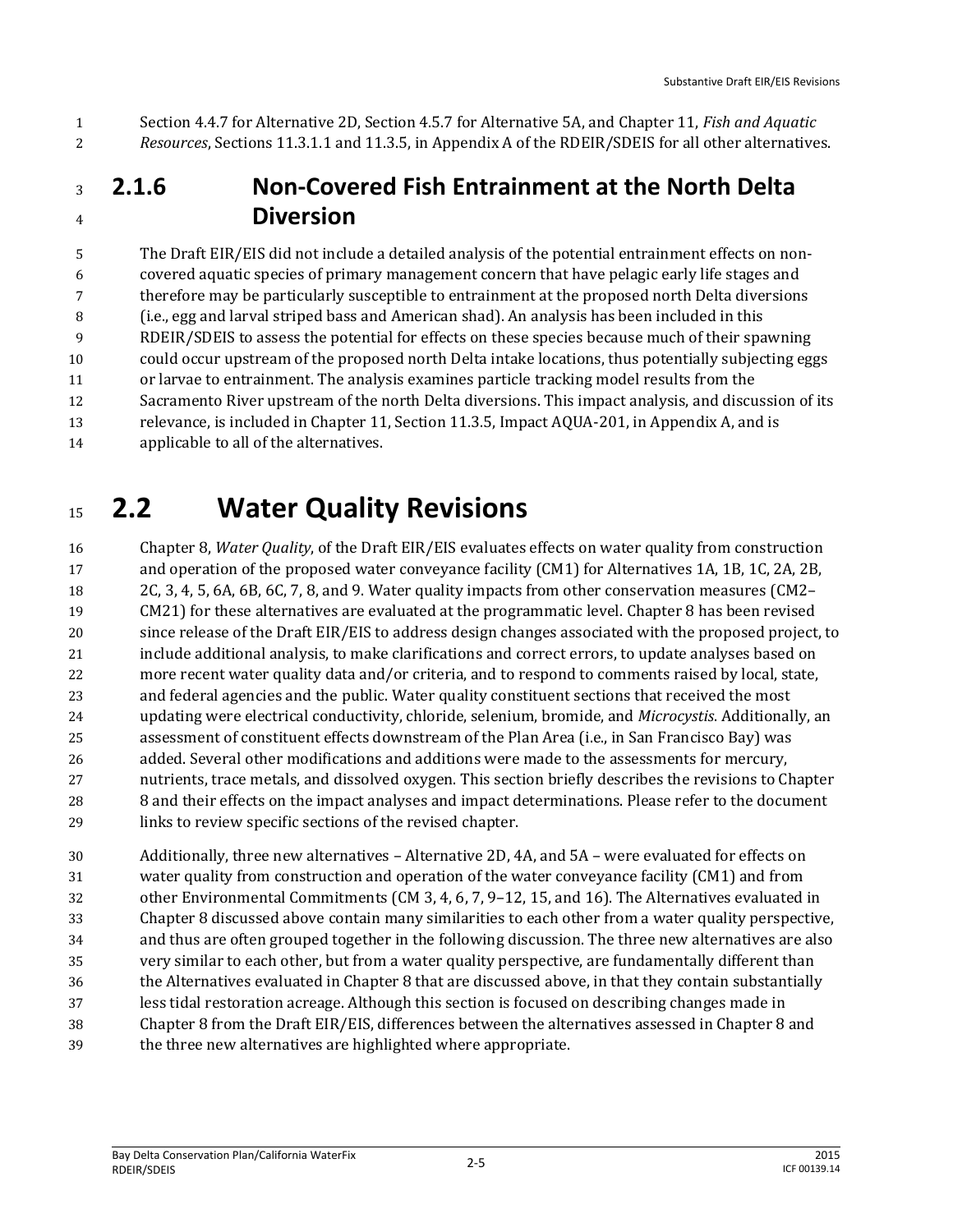### **2.2.1 Electrical Conductivity and Chloride**

 In the Draft EIR/EIS, all project alternatives (1A, 1B, 1C, 2A, 2B, 2C, 3, 4, 5, 6A, 6B, 6C, 7, 8, and 9) were found to have significant and unavoidable impacts on electrical conductivity and chloride in the Delta. These impacts were due in part to apparent exceedances of Bay Delta Water Quality Control Plan D-1641 water quality objectives shown in the modeling results at several locations under Existing Conditions, the No Action Alternative, and BDCP Alternatives. It was known that there are several factors related to the modeling approach that may result in modeling artifacts that show objective exceedance when, in reality, no such exceedance would occur. Appendix 8H Section 8H.1 of the Draft EIR/EIS described some of these factors, but the document did not include an evaluation of how many of these exceedances were thought to be a result of these factors and how many were expected to be actual project impacts. Furthermore, in the Draft EIR/EIS, mitigation measures for electrical conductivity and chloride called for additional modeling efforts to determine if impacts could be avoided or mitigated.

- For chloride, most project alternatives evaluated in the Draft EIR/EIS were considered to have significant and unavoidable impacts in the Delta for the following reasons:
- **••** modeling results showed exceedance of the 150 mg/L chloride objective,
- **•** substantial increases in chloride were occurring in Suisun Marsh, and
- **••** water quality degradation was occurring in the western Delta due to increased chloride concentrations.
- For electrical conductivity, most alternatives evaluated in the Draft EIR/EIS were considered to have significant and unavoidable impacts for the following reasons:
- **•** modeling results showed exceedance of the agricultural objective in the Sacramento River at Emmaton,
- 24 modeling results showed exceedance of the agricultural objective in the San Joaquin River at San Andreas Landing,
- **••** modeling results showed exceedance of the fish and wildlife objective between Prisoners Point and Jersey Point,
- **••** modeling results showed exceedance of the agricultural objective in Old River at Tracy Bridge,
- substantial increases in EC were occurring in Suisun Marsh, and
- water quality degradation was occurring in the western Delta due to increased EC.
- To address some of these issues, since publication of the Draft EIR/EIS, the Lead Agencies conducted sensitivity analyses and other analyses to evaluate whether exceedances were modeling artifacts (and thus would not occur) or were potential project-related impacts (which could occur). These included modeling runs investigating the impact of the following:
- Changing the existing Emmaton electrical conductivity compliance location to a new location at Threemile Slough, as proposed in the version of the BDCP circulated with the Draft EIR/EIS.
- **Monthly-daily patterning at the Delta boundary locations (see Section 8.3.1.1 in Appendix A for a**  description of monthly-daily patterning), including the Suisun Marsh Salinity Control Gates, under the alternatives.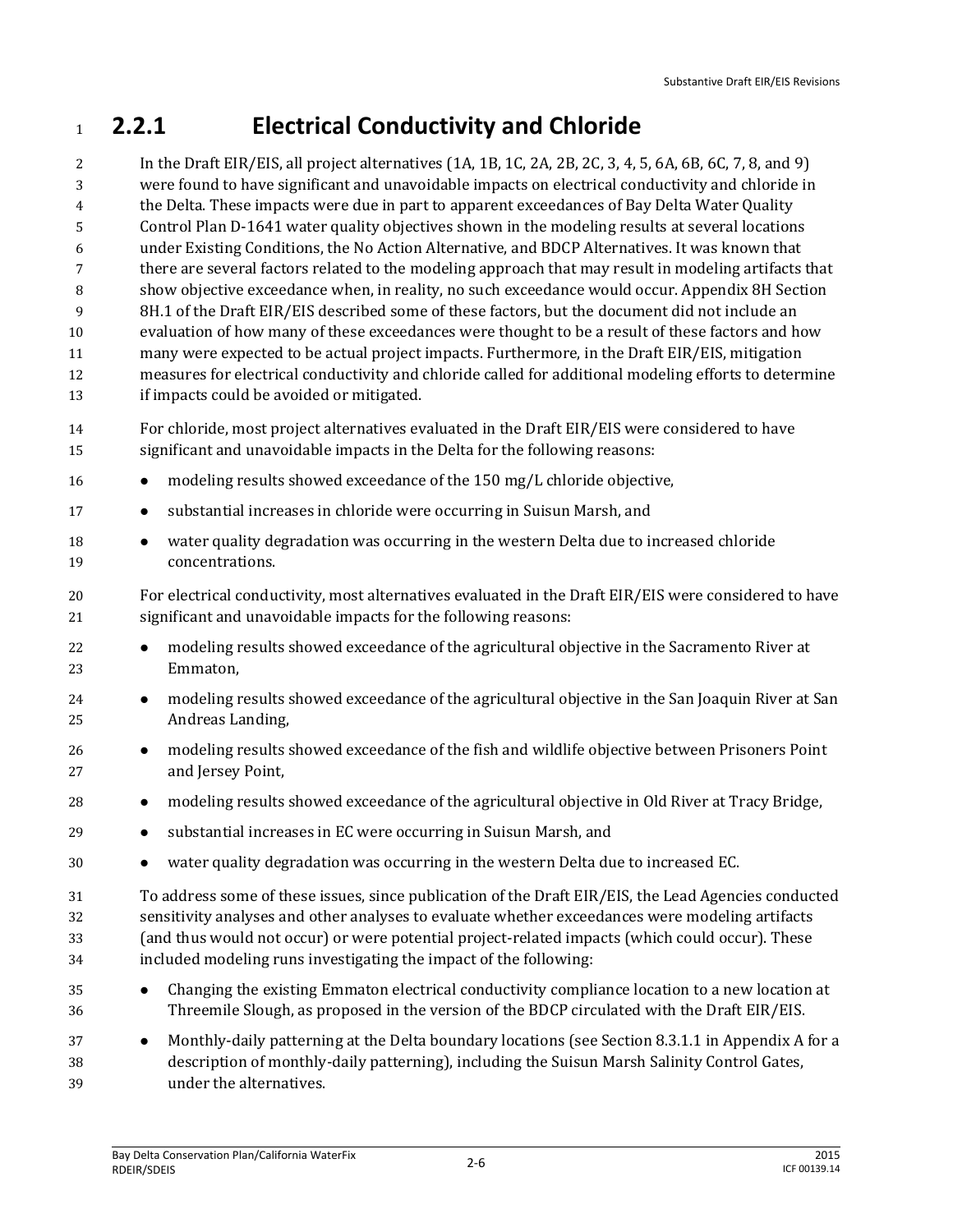- **Removing tidal restoration areas (i.e., assuming no tidal restoration, as opposed to the tidal 1**  restoration areas that were previously assumed under Alternative 4 at the late long-term) as a means of understanding the contribution of restoration vs. CM1 to exceedances.
- Revising Head of Old River Barrier operations during April and May.

 Additionally, evaluation of individual exceedances was conducted in some cases to determine whether modeling time step and averaging, model imprecision, or imperfections in the Artificial Neural Network played a role in each exceedance shown by the modeling.

- The findings and outcomes of the sensitivity analyses were the following.
- Regarding exceedances of the Sacramento River at Emmaton EC objective for protection of agricultural beneficial uses (which is a maximum 14-day running average of mean daily EC and applies April 1 through August 15, but varies in the specific numeric threshold by water year type and season), assuming the electrical conductivity compliance location at Emmaton instead of Threemile Slough greatly decreased exceedances of this objective at Emmaton to levels similar to those occurring under the No Action Alternative. Based on this finding, the project description for Alternative 4 was modified to remove the change in compliance point for the Emmaton electrical conductivity objective. Previously, the project descriptions for all action alternatives included a change in compliance point from Emmaton to Threemile Slough. The revised version of Alternative 4 would maintain, and not propose to change, the existing compliance point at Emmaton, while all other alternatives assessed in the Draft EIR/EIS (1A, 1B, 1C, 2A, 2B, 2C, 3, 5, 6A, 6B, 6C, 7, 8, and 9) still include the proposed change to Threemile Slough. With this change, Alternative 4 no longer shows a significant impact with respect to the Bay- Delta WQCP EC objective exceedance at Emmaton, while all other alternatives assessed in the Draft EIR/EIS (1A, 1B, 1C, 2A, 2B, 2C, 3, 5, 6A, 6B, 6C, 7, 8, and 9) still show significant impacts due to EC objective exceedance at Emmaton. The three new Alternatives assessed in this RDEIR/SDEIS (4A, 2D, 5A) also maintain the existing compliance point at Emmaton, and thus, for the reasons discussed above, do not show significant impacts due to EC objective exceedance at Emmaton.
- Regarding exceedances of the San Joaquin River at San Andreas Landing EC objective for protection of agricultural beneficial uses (which is a maximum 14-day running average of mean daily EC and applies April 1 through August 15, but varies in the specific numeric threshold by water year type and season), some of the modeled exceedances were found to be modeling artifacts due to monthly-daily patterning effects (see Section 8.3.1.1 in Appendix A for a description of monthly-daily patterning), and the small number of remaining exceedances were small in magnitude, lasted only a few days, and could be avoided or otherwise satisfactorily addressed with real time operations of the SWP and CVP (see Chapter 8, Section 8.3.1.1 in Appendix A for a description of real time operations of the SWP and CVP). Based on these findings, all project alternatives (those assessed in the Draft EIR/EIS, as well as the new alternatives) no longer show significant impacts with respect to EC objective exceedance at San Andreas Landing.
- Regarding exceedances of the San Joaquin River between Prisoners Point and Jersey Point EC objective (which is a maximum 14-day running average of mean daily EC of 0.44 mmhos/cm and applies April through May of all but critical water years), removing tidal restoration areas (i.e., assuming no tidal restoration, as opposed to the tidal restoration areas that were previously assumed under Alternative 4 at the late long-term) reduced the number of exceedances, but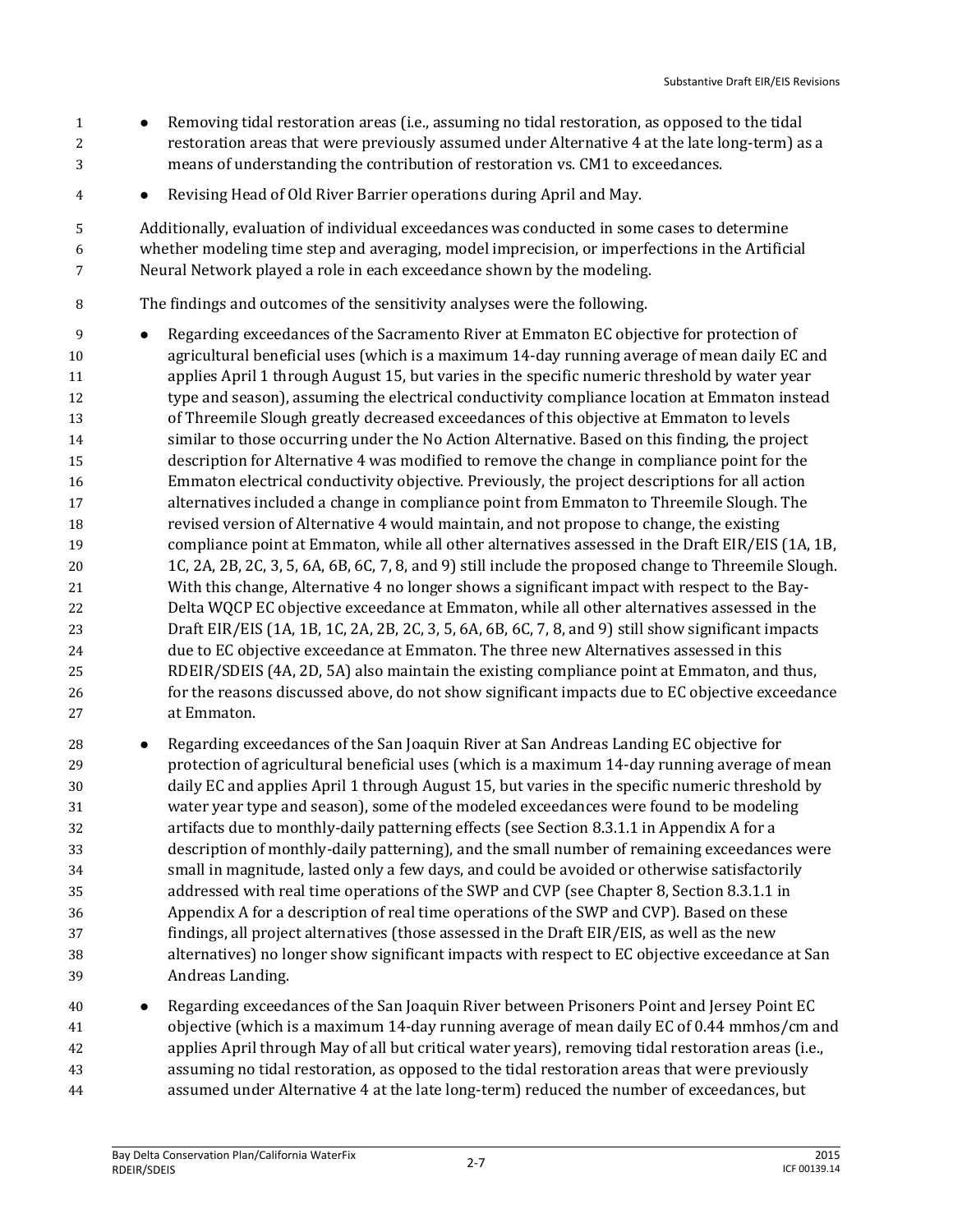- there were still substantially more exceedances than under Existing Conditions or the No Action Alternative. Results of the sensitivity analyses indicate that the exceedances are partially a function of the operations of the alternative itself, perhaps due to Head of Old River Barrier assumptions and south Delta export differences. Appendix 8H Attachment 2 was added, which contains a more detailed assessment of the likelihood of these exceedances impacting aquatic life beneficial uses. Specifically, Appendix 8H Attachment 2 discusses whether these exceedances might have indirect effects on striped bass spawning in the Delta, and concludes that the high level of uncertainty precludes making a definitive determination. Thus, although uncertain, significant impacts on EC remain relative to this objective for Alternatives 2, 4, 6, 7, and 8. The physical effects and beneficial use at issue here relate to how suitable this stretch of the San Joaquin River is for spawning of striped bass, a nonnative species that preys on the Delta smelt. No such significant effects occur for Alternatives 1, 3, 5, and 9. Alternative 2D and 4A are expected to result in fewer and lower magnitude exceedances of this objective due to the lower acreage of tidal restoration, but to ensure that the objective is met, mitigation measures were introduced that would adaptively manage the split between North and South Delta intake diversions and Head of Old River Barrier operations. With the introduction of this mitigation measure, Alternatives 2D, 4A, and 5A do not show significant impacts with respect to EC objective exceedances at Prisoners Point.
- Regarding exceedances of the Old River at Tracy Bridge EC objective for the protection of agricultural beneficial uses (which is a maximum 30-day running average of mean daily EC of 0.7 mmhos/cm April through August and 1.0 mmhos/cm September through March), some of these exceedances were found to be modeling artifacts due to monthly-daily patterning effects (see Section 8.3.1.1 in Appendix A for a description of monthly-daily patterning), and the remaining exceedances could be resolved by assuming the continuation of historical dry year practices of installing barriers earlier in the year. Thus, no significant (CEQA) or adverse (NEPA) effects would occur. Furthermore, as noted in Chapter 8, Section 8.1.3.7 of Appendix A, SWP and CVP operations have relatively little influence on salinity levels at these locations, and the elevated salinity in south Delta channels is affected substantially by local salt contributions discharged into the San Joaquin River downstream of Vernalis.
- 30 Modeling of all alternatives assumed no operation of the Suisun Marsh Salinity Control Gates, but the project description for all alternatives now assumes continued operation of the Salinity Control Gates, consistent with assumptions included in the No Action Alternative. A sensitivity analysis with the gates operational consistent with the No Action Alternative resulted in substantially lower EC levels in Suisun Marsh than indicated in the original modeling results, but EC levels were still somewhat higher there than EC levels under Existing Conditions and the No Action Alternative for several locations in the Marsh and for several months. Another modeling run with the gates operational and restoration areas removed resulted in EC levels nearly equivalent to those found in Existing Conditions and the No Action Alternative, indicating that design and siting of restoration areas has notable bearing on EC levels at different locations within Suisun Marsh. These analyses also indicate that increases in EC levels shown in the modeling conducted for the Draft EIR/EIS were related primarily to the hydrodynamic effects of CM4 under the alternatives assessed (1A, 1B, 1C, 2A, 2B, 2C, 3, 4, 5, 6A, 6B, 6C, 7, 8, and 9), not operational components of CM1. Based on the sensitivity analyses, optimizing the design and siting of restoration areas for these alternatives consistent with proposed environmental commitments, avoidance and minimization measures, and mitigation measures is expected to be able to reduce EC increases, relative to Existing Conditions and the No Action Alternative, to levels that would be less than significant. Mitigation Measure WQ-11d discusses these actions.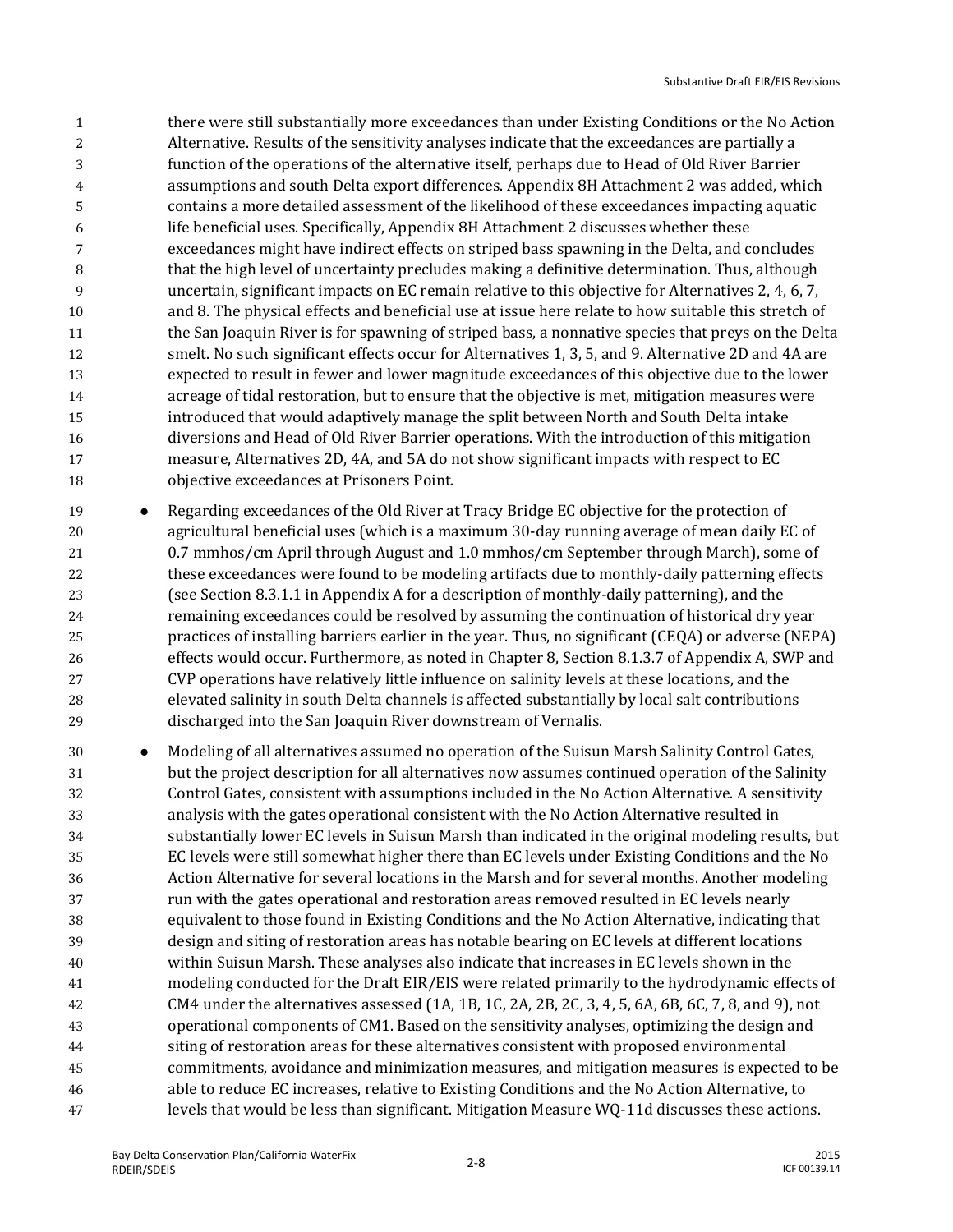All of the same applies to chloride levels in Suisun Marsh, and Mitigation Measure WQ-7d discusses these actions. The new alternatives 2D, 4A, and 5A, contain much lower acreage of tidal restoration, and thus are anticipated to not have significant impacts with respect to EC and chloride in Suisun Marsh.

 The assessment of exceedances of the Bay Delta WQCP 150 mg/L chloride objective in the Draft EIR/EIS was also revised based on discovery of errors made in the original analysis. The Bay-Delta WQCP contains a chloride objective for Contra Costa Canal at pumping plant #1 or the San Joaquin River at Antioch Water Works intake that specifies the number of days each calendar year that the maximum mean daily chloride concentration must be less than 150 mg/L (must be provided in intervals of not less than 2 weeks' duration). The days per year depend on water-year type, ranging from 155 days for critical water-year types to 240 days in wet water-year types. In the original analysis, the predicted exceedances of this objective were based on the number of days in a calendar year that chloride is below certain specified limits at these locations. The DSM2 water quality model projects future conditions based in part on a representative recent 16-year time period reflecting varying hydrological conditions in California (i.e., water years 1976–1991). DSM2 was run for 16 *water* years (water years 1976–1991, i.e., October 1, 1975 – September 30, 1991), which only includes 15 complete *calendar* years (1976–1990). The final calendar year of the DSM2 simulation, 1991, was inadvertently included in the compliance assessment, even though modeling for 1991 did not include the whole calendar year, but stopped at the end of water year 1991 (i.e., September 30). This resulted in reporting of exceedances of the objective for calendar year 1991, when in fact the modeling results do not exist to determine if the objective was exceeded. Specifically, starting at the beginning of the calendar year, the compliance assessment algorithm keeps a running total of the number of days that meet the water quality criterion, then reports the total number of days in that year that met the criterion, and that number of days is compared to the required number of days from the water quality objective. Since modeling ended September 30, 1991, the last year only had 273 days available for counting, instead of the full 365. The minimum required number of days was usually not achieved for this year, so it was denoted as an exceedance of the objective. However, had the full 365 days been available, compliance with the objective may have occurred—the modeling results do not exist to determine this issue. The assessment was revised to remove calendar year 1991, so assessment was based on calendar years 1976–1990 of the original modeled results (i.e., 15 years instead of 16), and the impact conclusions were updated accordingly. Correcting of this error resulted in a more accurate assessment, and resulted in fewer exceedances of the objective under the project alternatives assessed in the Draft EIR/EIS (1A, 1B, 1C, 2A, 2B, 2C, 3, 4, 5, 6A, 6B, 6C, 7, 8, and 9) than previously indicated. The specific number of exceedances predicted under the revised approach varied by alternative, and for some alternatives remained a significant impact. The new alternatives 2D, 4A, and 5A, did not contain any exceedances of this objective, likely in part due to the lower acreage of tidal restoration included in these alternatives.

 Another issue that was resolved involved application of the correct water quality objectives based on the water year type appropriate to the modeled time step. As discussed above, the Draft EIR/EIS contained an assessment of compliance with Bay Delta Water Quality Control Plan electrical conductivity and chloride water quality objectives based on outputs from the DSM2 model. The modelling projects future conditions based in part on a representative recent 16-year time period reflecting varying hydrological conditions in California (i.e., water years 1976–1991). Some of the Water Quality Control Plan objectives are dependent on water year type (e.g., wet or dry). The water year type is a designation used to denote the water supply or water availability for a given water year, and is based on a formula that includes estimates of the unimpaired runoff in the Sacramento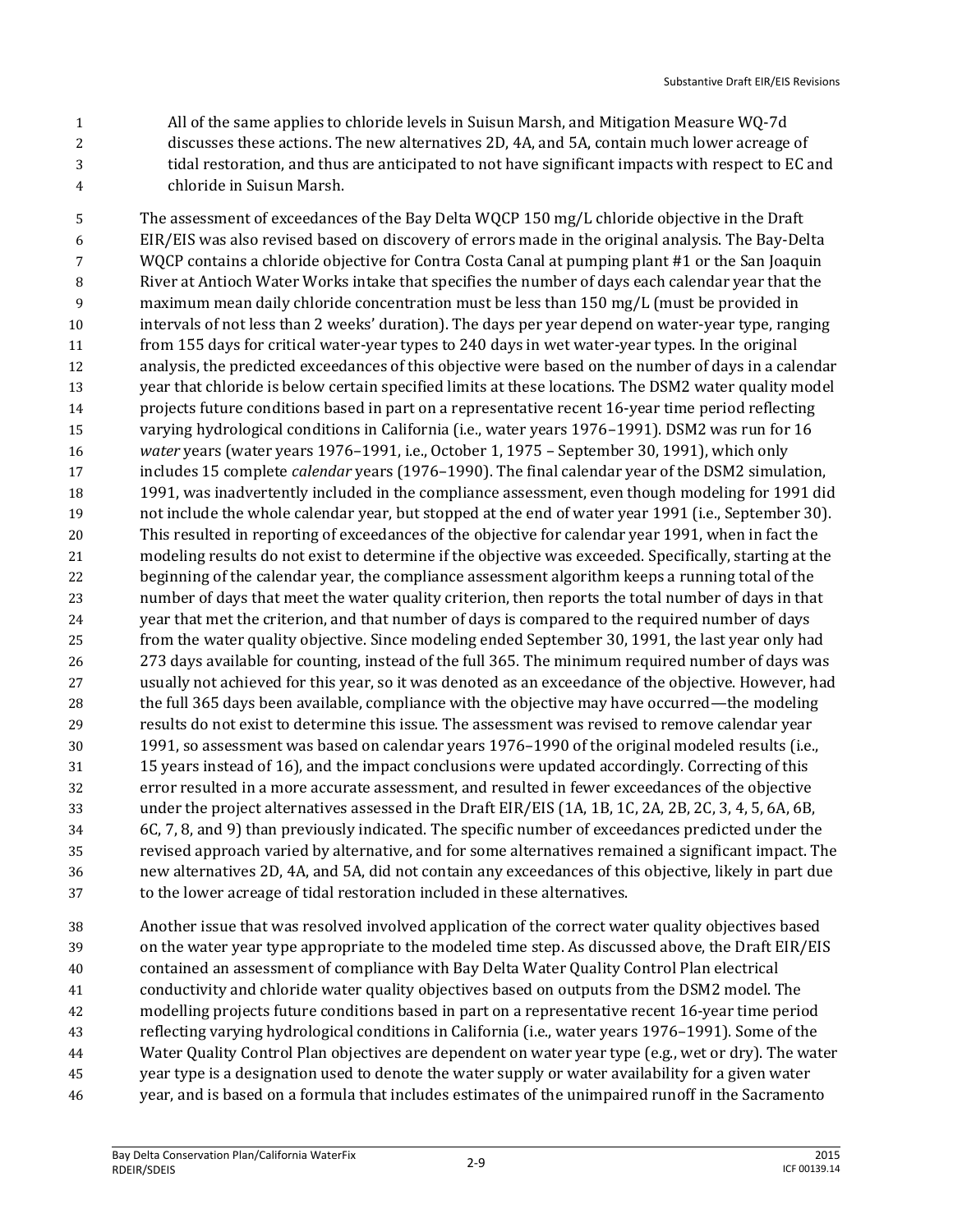River watershed. For each water year of the DSM2 simulation used (water years 1976–1991), the water year type that was used to define the objective was the water year type that was assigned under Existing Conditions hydrologic conditions. However, climate change assumptions alter the timing and magnitude of unimpaired runoff estimates, which alter the water year types assigned to the years in the DSM2 simulation. Because of this, 3 of the 16 water years in the simulation change their type in the late long term as a result of climate change. Thus, for the late long term scenarios, compliance should have been based on the objective defined according to the late long term water year types, not the Existing Conditions water year types. This change was made and the compliance assessment tables were updated. In general, this change resulted in the modeled predicted percent of days out of compliance increasing by 0–5% in both the No Action and the project alternatives, depending on the alternative and water quality objective evaluated. However, these changes did not fundamentally alter any of the impact conclusions at these sites.

- Finally, understanding the uncertainties and limitations in the modeling and assessment approach is important for interpreting the results and effects analysis, including assessment of compliance with water quality objectives. Please refer to Chapter 8, Section 8.3.1.1, *Models Used and Their Linkages*, and Section 8.3.1.3, *Plan Area*, in Appendix A for a description of these limitations. In light of these limitations, the assessment of compliance was conducted in terms of assessing the overall direction and degree to which Delta EC or chloride would be affected relative to a baseline, and discussion of compliance did not imply that the alternative would literally cause Delta chloride to be out of compliance a certain period of time. In other words, the model results are to be used in a comparative mode, not a predictive mode. Furthermore, in reality, staff from DWR and Reclamation constantly monitor Delta water quality conditions and adjust operations of the SWP and CVP in real time as necessary to meet water quality objectives. These decisions take into account real‐time conditions and are able to account for many factors that even the best available models cannot simulate. Thus, it is likely that some objective exceedances simulated in the modeling would not 26 occur under the real-time monitoring and operational paradigm that will be in place to prevent such exceedances.
- Based on the findings of all of the analyses discussed above, results of the electrical conductivity and chloride assessments were qualified, and the impact determinations were revisited. Additionally, because these efforts shed light on why certain exceedances were occurring, it was possible to revise mitigation measures to better address the causes of the exceedances. All alternatives assessed in the Draft EIR/EIS (1A, 1B, 1C, 2A, 2B, 2C, 3, 4, 5, 6A, 6B, 6C, 7, 8, and 9), remained significant and unavoidable for chloride and EC, but the reasons are now only the following:
- Exceedance of water quality objectives for EC in the Sacramento River at Emmaton (Alternatives 1A, 1B, 1C, 2A, 2B, 2C, 3, 5, 6A, 6B, 6C, 7, 8, and 9 – but not Alternative 4)
- Water quality degradation in the western Delta due to increased chloride concentrations and EC (Alternatives 1A, 1B, 1C, 2A, 2B, 2C, 3, 4, 5, 6A, 6B, 6C, 7, 8, and 9), and
- Exceedances of the fish and wildlife EC objective between Prisoners Point and Jersey Point (Alternatives 1A, 1B, 1C, 2A, 2B, 2C, 3, 4, 5, 6A, 6B, 6C, 7, 8, and 9).
- Thus, although the impacts remain significant and unavoidable, the magnitude of the impacts is substantially less than was indicated in the Draft EIR/EIS.
- Alternatives 2D, 4A, and 5A did not contain significant impacts for EC related to objective
- exceedance in the Sacramento River at Emmaton, did not contain substantial degradation in the
- western Delta due to increased chloride concentrations, had less water quality effects in the western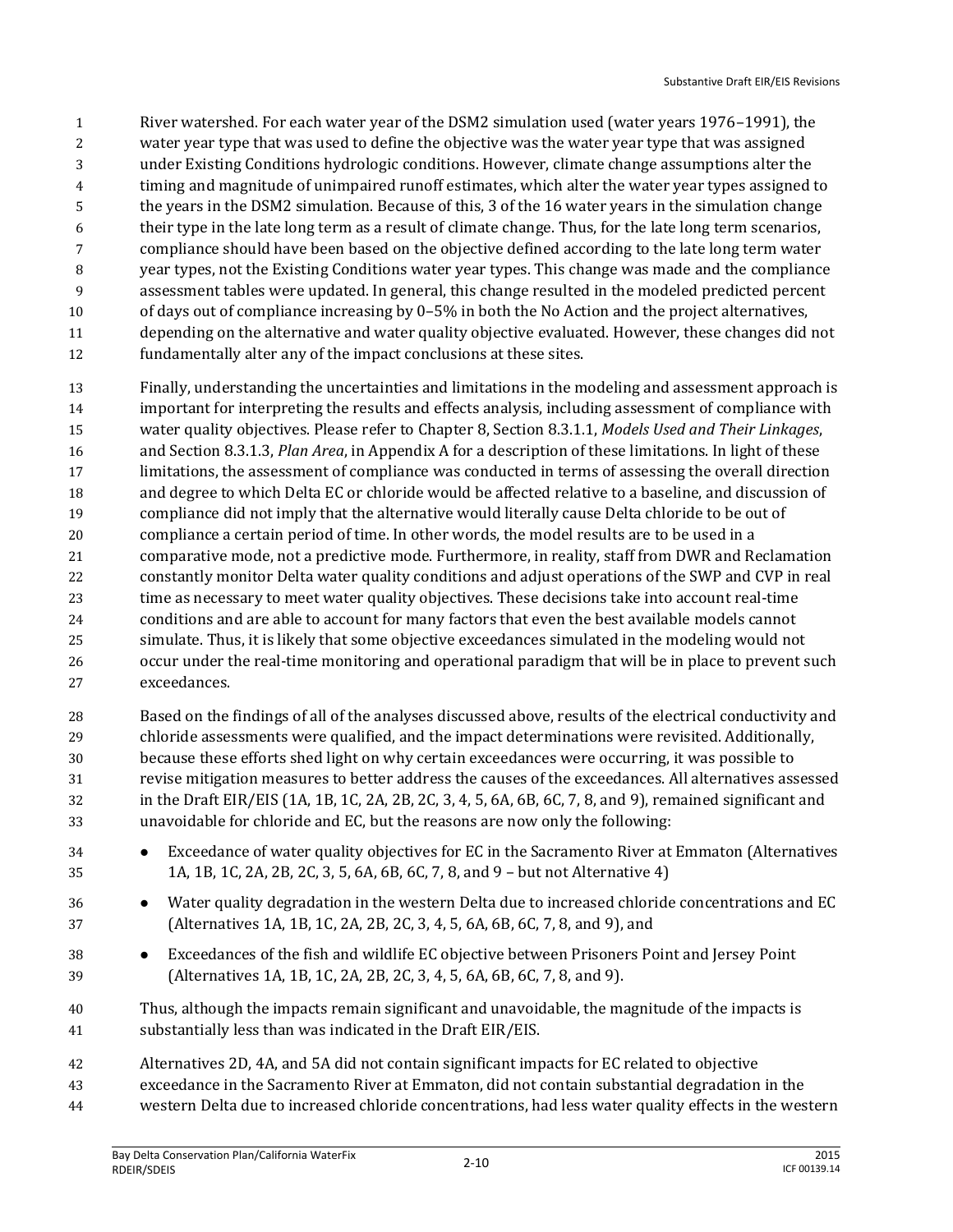- Delta related to EC, and fewer exceedances of the fish and wildlife EC objective between Prisoners
- Point and Jersey Point, such that it was feasible to introduce mitigation that would prevent
- significant impacts related to EC increases. After introduction of these mitigation measures,
- Alternatives 2D, 4A, and 5A contained less than significant impacts for EC. Alternatives 2D, 4A, and
- 5A contained less than significant impacts for chloride as well.

 Refer to Chapter 8, *Water Quality*, Sections 8.1.3.4 and 8.3.1.7 in Appendix A for a discussion of historical compliance with chloride and electrical conductivity objectives, respectively. Refer to Chapter 8, *Water Quality*, Section 8.3.1.7 (*Chloride* and *Electrical Conductivity* subsections) in Appendix A for a discussion of the change in water year types at different time steps and sensitivity analyses performed. Refer to Mitigation Measures WQ-7 and WQ-11 in Sections 8.3.3.1 through 8.3.3.16 in Appendix A for the assessment and mitigation measures, which have been updated to account for water year type changes, sensitivity analyses performed, additional context, and corrections to the chloride 150 mg/L objective assessment; and to Appendix 8G and 8H in Appendix A for updated information supporting changes to the assessment. Refer to Section 4 and associated material in Appendix B for the assessment of Water Quality for Alternatives 4A, 2D, and 5A.

### **2.2.2 Selenium**

 Modeling for selenium (water concentrations and bioaccumulation modeling) was updated on the basis of a review and update of Delta source water concentrations of selenium. Public comments on the Draft EIR/EIS indicated that the source water concentrations for both the Sacramento River and San Joaquin River were likely biased high (i.e., the modeling approach used concentrations for both rivers that indicated more selenium than is currently actually present in the rivers). This bias was due to inclusion of older monitoring data that used higher detection limits (on both rivers), as well as to the decrease of selenium concentrations on the San Joaquin River that has occurred over time. The source water concentrations for the Sacramento River, San Joaquin River, Yolo Bypass, and San Francisco Bay were reevaluated and re-derived using the most recent data available, and the water concentration and bioaccumulation modeling was updated based on these updated source water concentrations. Results showed that there was generally a greater increase from Existing Conditions and No Action concentrations to the concentrations under the alternatives than previously predicted (i.e., the relative effect of the project was greater). However, the absolute values of all of the estimated concentrations for Existing Conditions, the No Action Alternative, and all Project Alternatives were lower than modeled previously in the Draft EIR/EIS, and thus were lower relative to thresholds of concern and water quality criteria used in the assessment.

The bioaccumulation modeling methodology for bass in the Delta was also updated.

34 Bioaccumulation modeling is dependent on the choice of  $K_d$ , the ratio of selenium concentration in 35 particulates vs. water. The higher the value of  $K_d$ , the greater the bioaccumulation of selenium. 36 Previously, the choice of  $K_d$  was "static" for both bass and sturgeon, and did not vary by location or concentration of selenium in the water. The model was updated for bass based on more recent 38 understanding that  $K_d$  tends to be higher at lower water concentrations than at higher concentrations. The result of this change is that predicted bass tissue concentrations in the Delta are more consistent across location and Alternative than was determined in the Draft EIR/EIS. This update could not be made for sturgeon bioaccumulation modeling because there was insufficient monitoring data with which that model could be calibrated for such a change.

 Numeric thresholds used in the selenium assessment were also updated. Current ambient water quality criteria are based on waterborne selenium concentrations, but EPA released draft water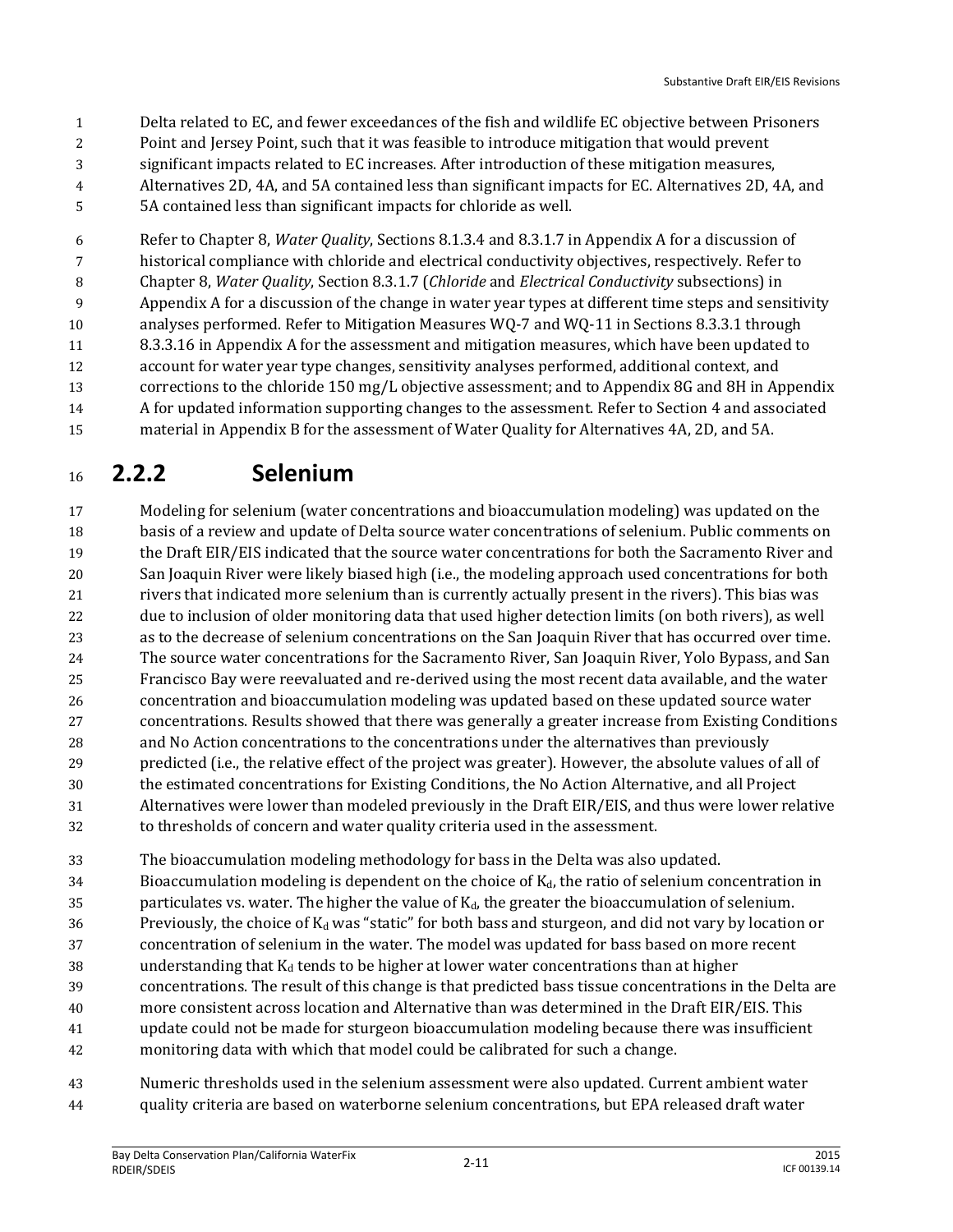- quality criteria for the protection of freshwater aquatic life from toxic effects of selenium in May
- 2014. The draft criteria include tissue-based concentrations, which are most closely associated with
- reproductive effects. The criteria also include water concentrations, which are to be used when fish
- tissue data is not available. The draft criteria have not been finalized, but they represent the most
- current science on numeric thresholds protective of beneficial uses. Accordingly, these draft criteria
- were used in the updated assessment. Specifically, the whole-body fish tissue threshold was lowered
- from 9 mg/kg to 8.1 mg/kg. Additionally, the criterion against which water concentration changes 8 were compared was lowered from 2  $\mu$ g/L to 1.3  $\mu$ g/L, which is the EPA draft criterion for lentic (i.e.,
- still or slow-moving) water bodies.
- An expanded discussion of residence time in the Delta and its effect on selenium bioaccumulation in the Delta was added in response to agency comments. Increased water residence times could increase the bioaccumulation of selenium in biota, thereby potentially increasing fish tissue and bird egg concentrations of selenium. However, if increases in fish tissue or bird egg selenium were to occur due to residence time changes alone, the increases would likely be of concern only where fish tissues or bird eggs are already elevated in selenium to near or above thresholds of concern. That is, where biota concentrations are currently low and not approaching thresholds of concern, changes in residence time alone would not be expected to cause them to then approach or exceed thresholds of concern. Based on the analysis, the most likely area in which biota tissues would be at levels high enough that additional bioaccumulation due to increased residence time from restoration areas would be a concern is the western Delta and Suisun Bay for sturgeon. Nevertheless, estimates of residence time increases in these areas are small enough that they are not expected to substantially affect selenium bioaccumulation in the western Delta.
- The changes discussed above did not result in any changes to the impact conclusions. Alternatives 6- 9 remain adverse (under NEPA) and significant and unavoidable (under CEQA) due to modeled substantial increases in fish tissue concentrations for sturgeon in the western Delta, while Alternatives 1–5 remain less than significant.
- Refer to Chapter 8, *Water Quality*, Section 8.1.3.15 in Appendix A for updated existing selenium concentrations in the affected environment and a description of the EPA draft criteria. Refer to Section 8.3.1.7 in Appendix A for the updated source water concentrations used in the modeling and updated thresholds used in the assessment. Refer to Impact WQ-25 in Sections 8.3.3.1 through 8.3.3.16 in Appendix A for the selenium assessment updated based on the new modeling. Further details on the updates can be found in Appendix 8M, *Selenium*, in Appendix A.

### **2.2.3 Bromide**

- Additional description was added to describe more fully the CALFED bromide goal used in the assessment. Specifically, the additions describe the background behind derivation of the EPA bromate maximum contaminant level (MCL), its relevance to the CALFED numeric bromide goals, and the non-numeric portion of the CALFED goal regarding an equivalent level of public health protection using a cost-effective combination of alternative source waters, source control, and treatment technologies.
- Additional descriptions regarding modeling uncertainty and assumptions were also added.
- Specifically, these address assumptions regarding sea level rise and the assumed footprint and
- design of restoration areas, and the performance and accuracy of DSM2 in the Barker Slough area.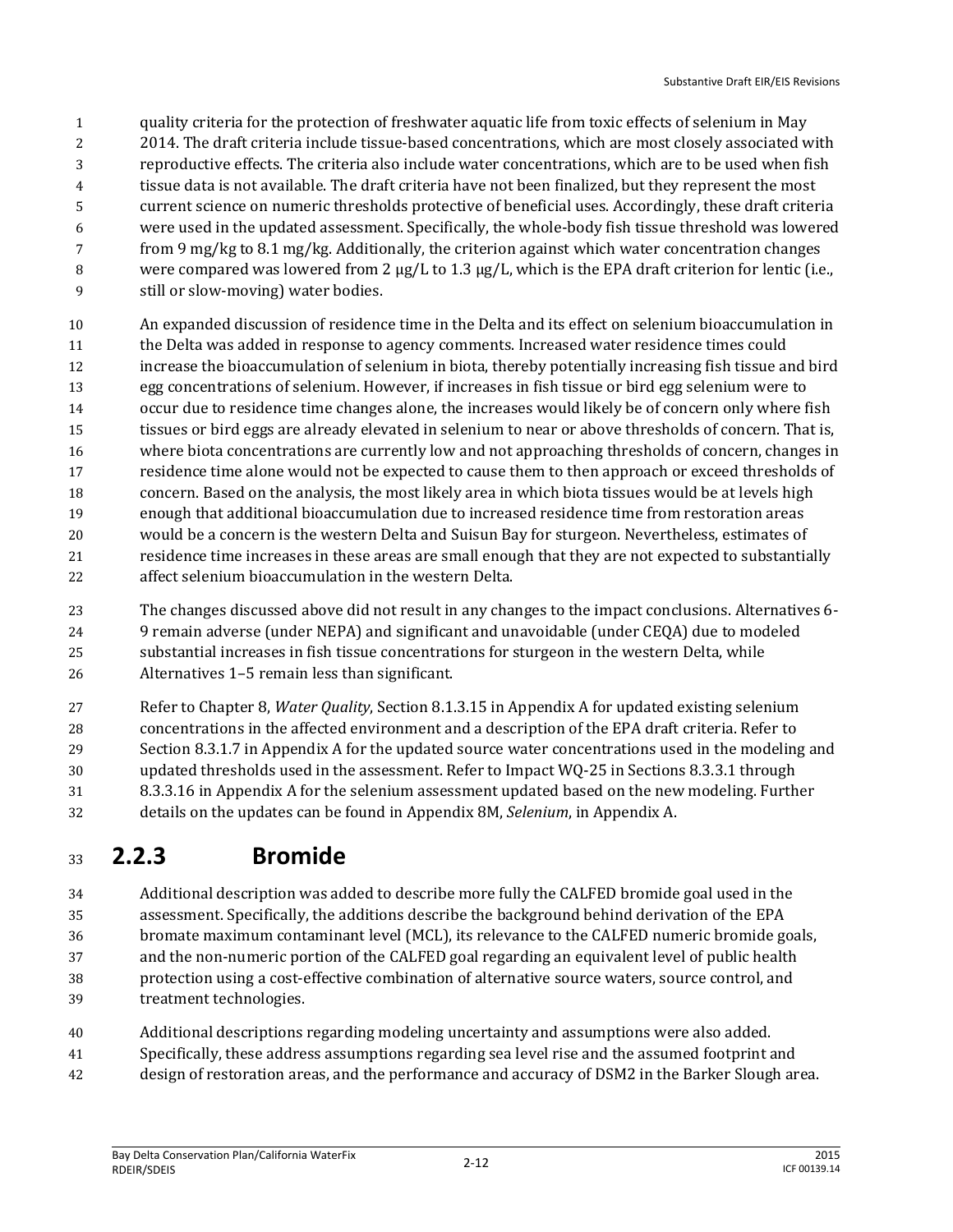- Sensitivity analyses were conducted to evaluate what factors were causing or contributing to
- bromide increases in Barker Slough. Findings from these analyses were incorporated into the
- assessment, and mitigation measures were revised to better address the factors contributing to the
- increases. With regard to bromide, all alternatives assessed in the Draft EIR/EIS (1A, 1B, 1C, 2A, 2B,
- 2C, 3, 4, 5, 6A, 6B, 6C, 7, 8, and 9) remain adverse (under NEPA) and significant and unavoidable
- (under CEQA). However, it is now known that the cause of the modeled increases in bromide in
- Barker Slough, which was driving the impact determinations for almost all alternatives, is
- assumptions regarding CM4 implementation, not operations in CM1. Thus the mitigation measure was revised to more appropriately address actions that could lessen the projected impact, based on
- these findings.
- Because the new alternatives (2D, 4A, and 5A) contain a lower acreage of tidal restoration, significant impacts with regards to bromide are not expected under these alternatives.
- Refer to Chapter 8, *Water Quality*, Section 8.1.3.3, 8.3.1.7, and Impact WQ-5 in Sections 8.3.3.1 through 8.3.3.16 in Appendix A for the bromide additions and revisions.

#### **2.2.4 Mercury**

- Modeling results and findings for Impact WQ-13 under Alternative 8 were revised and updated. Specifically, results for water column and fish tissue methylmercury under Alternative 8 contained in the Draft EIR/EIS were inadvertently based on erroneous source water concentrations for methylmercury; accordingly, these were corrected and the modeling rerun. These corrections lowered the concentrations predicted under Alternative 8, but did not change the assessment conclusions. Alternative 8 previously contained an adverse (under NEPA) and significant and unavoidable impact (under CEQA) on mercury and methylmercury, and while the magnitude of the impact is now lower, it remains adverse and significant and unavoidable due to substantial increases in modeled methylmercury concentrations in multiple locations throughout the Delta.
- Additional information regarding the uncertainty inherent in the mercury bioaccumulation modeling approach was added to Appendix 8I of Appendix A and referenced in the assessment. This information is important when interpreting smaller increases or decreases in fish tissue mercury levels that were estimated via the models. Refer to Chapter 8, *Water Quality*, Section 8.3.3.15, Impact WQ-13 in Appendix A for the updated Alternative 8 mercury assessment. Refer to Appendix 8I of Appendix A for the discussion of model uncertainty.
- The three new alternatives Alternative 2D, 4A, and 5A differed from the alternatives assessed in the Draft EIR/EIS (1A, 1B, 1C, 2A, 2B, 2C, 3, 4, 5, 6A, 6B, 6C, 7, 8, and 9) in their evaluation of effects on mercury from other environmental commitments (CM 3, 4, 6, 7, 9–12, 15, and 16). The three new alternatives contain substantially less tidal restoration acreage than those in the Draft EIR/EIS. Thus, although the potential types of effects on mercury resulting from implementation of the environmental commitments under the new alternatives would be generally similar to those described for alternatives assessed in the Draft EIR/EIS, the magnitude of effects on mercury and methylmercury at locations in the Delta related to habitat restoration would be considerably lower.
- It is not expected that the level of tidal restoration proposed under Alternatives 2D, 4A, and 5A
- would cause fish tissue concentrations to increase, at a measurable level, outside of the immediate
- localized area of the tidal restoration sites. However, habitat restoration has the potential to
- increase water residence times and increase accumulation of organic sediments that are known to
- enhance methylmercury bioaccumulation in biota in the vicinity of the restored habitat areas. Fish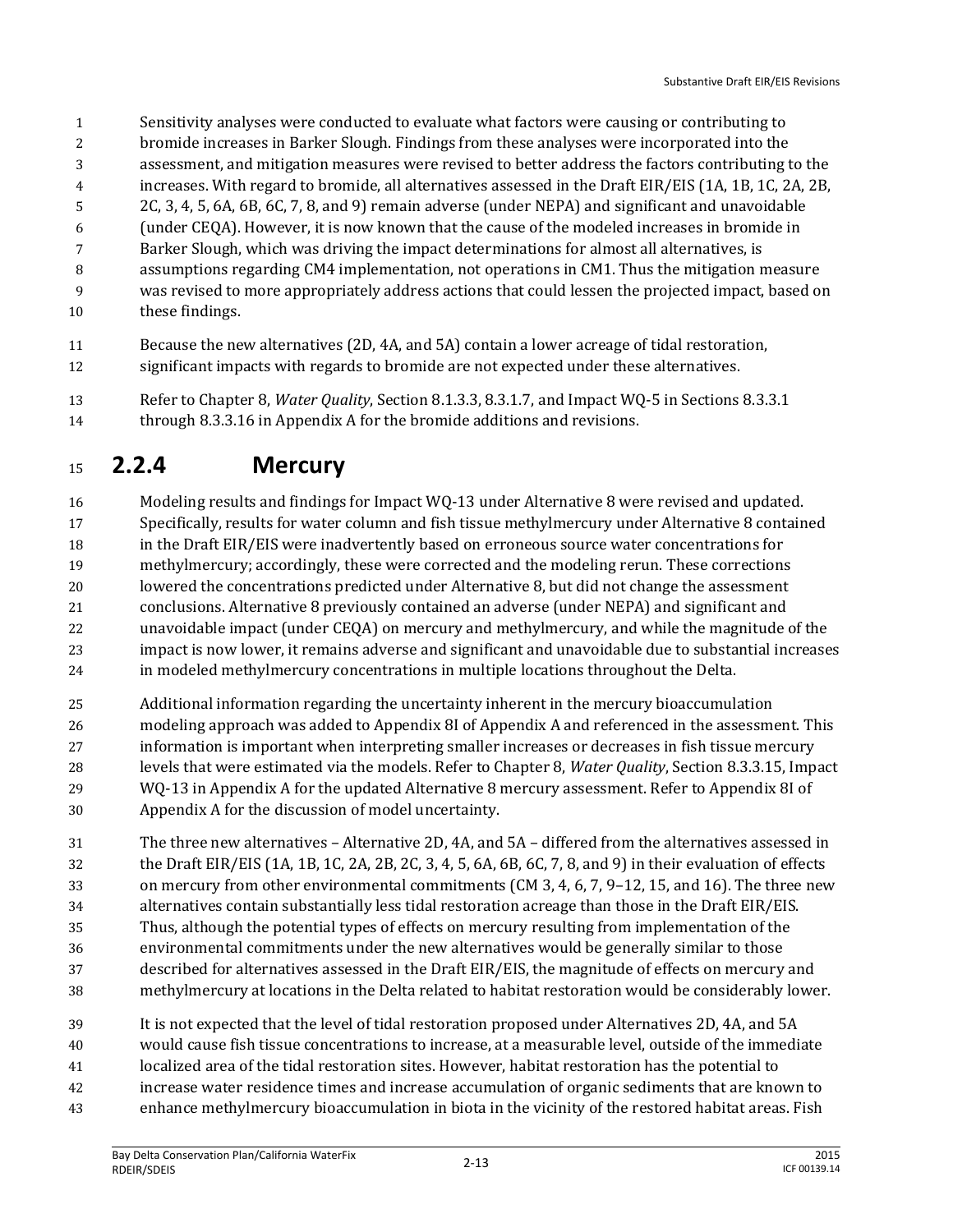- tissue concentrations in the Delta already frequently exceed the Water Quality Control Plan (Basin Plan) for the Sacramento River and San Joaquin River Basins objective of 0.24 mg/kg for trophic level 4 fish in the Delta. The proposed tidal restoration may cause or contribute to increased fish tissue concentrations at a local level, though the magnitude of the increase is not quantifiable. The Basin Plan also includes methylmercury allocations for wetlands for various areas of the Delta. Because the proposed tidal restoration acreage is very small, it is possible that, relative to the allocations, the increased loading would be very small. However, it is still unknown how and if the allocations can be attained. The Basin Plan also requires that for many areas of the Delta (i.e., those needing reductions in methylmercury), proponents of wetland restoration projects shall (a) participate in Control Studies, or implement site-specific study plans, that evaluate practices to minimize methylmercury discharges, and (b) implement methylmercury controls as feasible. Design of restoration sites would be guided by Environmental Commitment 12, which requires development of site-specific mercury management plans as restoration actions are implemented to minimize methylmercury production. The effectiveness of minimization and mitigation actions implemented according to the mercury management plans is not known at this time, although the potential to reduce methylmercury concentrations exists based on current research.
- Although this would constitute a potential environmental impact, these increases would not be expected to cause injury to downstream water rights holders or other downstream water users, because effects would be localized to the restoration sites. Nor would such localized impacts adversely affect any other downstream beneficial users.

## **2.2.5 Microcystis**

 Assessment of the effects of the project on *Microcystis aeruginosa*, a nuisance and toxic cyanobacteria species, was added to the chapter. This section was added in response to public comments, as well as in recognition of the existing threat to water quality that *Microcystis* poses. In part because it is not technically a water quality constituent, and in part due to the lack of state or federal water quality standards, *Microcystis* did not appear in the screening analysis that was performed (Appendix 8C). Due to the combined effects of increased temperatures due to climate change (not related to the project) and increased residence times in the Delta (due primarily to the project related effects of CM1 and CM4), effects of project alternatives 1A, 1B, 1C, 2A, 2B, 2C, 3, 4, 5, 6A, 6B, 6C, 7, 8, and 9 on Microcystis were considered adverse (under NEPA) and significant and unavoidable (under CEQA). Mitigation measure WQ-32 was created to attempt to lessen the effects of the alternatives on Microcystis.

- Because the new alternatives (2D, 4A, and 5A) contain a lower acreage of tidal restoration, residence times are not expected to increase as substantially as under the other alternatives, and thus significant impacts with regards to *Microcystis* are not expected under these alternatives, relative to the No Action Alternative.
- Refer to Chapter 8, *Water Quality*, Section 8.1.3.18 for a description of the existing conditions regarding Microcystis, Section 8.3.1.7 for methodological considerations used in the assessment, and Impacts WQ-33 and WQ-34 in Appendix A for the Microcystis assessment.

## **2.2.6 Potential Seaward Effects of the BDCP**

 The western seaward boundary of the BDCP Plan Area has been delineated at Carquinez Strait. There are no actions in the BDCP proposed to occur in the bays seaward of the Plan Area. Thus, the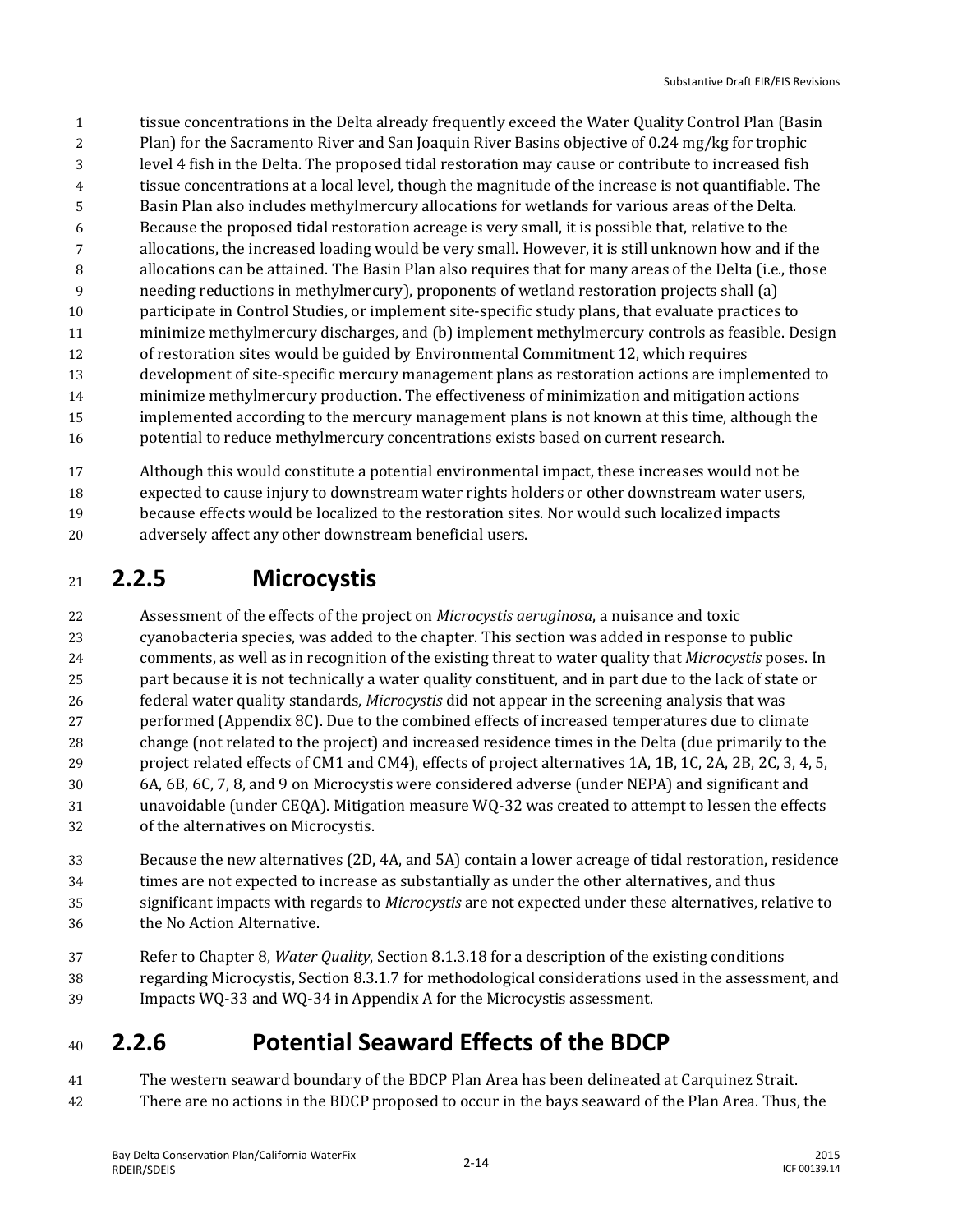- analysis in the Draft EIR/EIS focused on assessing the alternatives' effects on water quality in the upstream of the Delta Region, within the Plan Area, and in the SWP/CVP Export Service Areas. However, public and agency comments raised questions regarding water quality effects of the alternatives in the bays seaward of Carquinez Strait. Because net flows move seaward from the Delta toward the bays, water quality constituents present in the Delta water column could potentially be transported seaward. New screening and assessment of water quality constituent effects in San Francisco Bay was conducted in response to these concerns. These new assessments, which are reflected in new text added to the original Draft EIR/EIS analysis of Water Quality, did not identify any new adverse or significant impacts or any substantial increase in the severity of previously identified impacts, except in the case of selenium. For alternatives 6-9, projected increases in selenium loading and concentrations in North San Francisco Bay were considered adverse (under NEPA) and significant and unavoidable (under CEQA), while alternatives 1–5 were considered not adverse and less than significant. This is consistent with findings for the assessment of selenium in the Delta, in which the same conclusions were reached for the same alternatives. The driving factor for the adverse impacts under alternatives 6–9 in both the western Delta and the North Bay is modeled increases in selenium concentrations and loading, leading to potentially higher body burdens of selenium in certain species.
- Refer to Appendix 8O, *SF Bay Analysis Tables*, in Appendix A for the assessment of seaward water quality effects of the alternatives.

# **2.2.7 Modeling and Methods Descriptions**

- The existing section describing models and methods used in the analysis was revised and expanded. Several public comments and comments by agencies requested more thorough discussion of modeling accuracy and uncertainty. In the Draft EIR/EIS, this type of information was sometimes included only through reference to Appendix 5A, and in other cases it was not in the documentation at all. As a result, many readers apparently did not see, or could not find, the relevant information. Additionally, to provide context for electrical conductivity and chloride compliance results, a description of how CALSIM and DSM2 were used to conduct this analysis was necessary. The addition of this material to Chapter 8 improves the analysis by putting results into their proper context regarding the overall uncertainty in the modeling approaches, including both the accuracy and precision of the model output, as well as the validity of input assumptions.
- Refer to Chapter 8, *Water Quality*, Section 8.3.1.1, and 8.3.1.3 in Appendix A for the expanded and revised description of models used and their linkages.

## **2.2.8 Dissolved Oxygen**

- Following publication of the Draft EIR/EIS, concerns were raised that the project may increase flows on the San Joaquin River at Stockton, causing the location of the minimum DO point to shift downstream. To assess this possibility, flows in San Joaquin River at Stockton were evaluated in light of the above information.
- The analysis showed that in most cases, flows in the San Joaquin River at Stockton actually decreased by a small amount. Reports indicate that the aeration facility performs adequately under the range of flows from 250–1,000 cfs (ICF International 2010). Based on the analysis, the expected changes in flows in the San Joaquin River at Stockton were not expected to substantially move the point of minimum DO, and therefore the aeration facility would likely still be located appropriately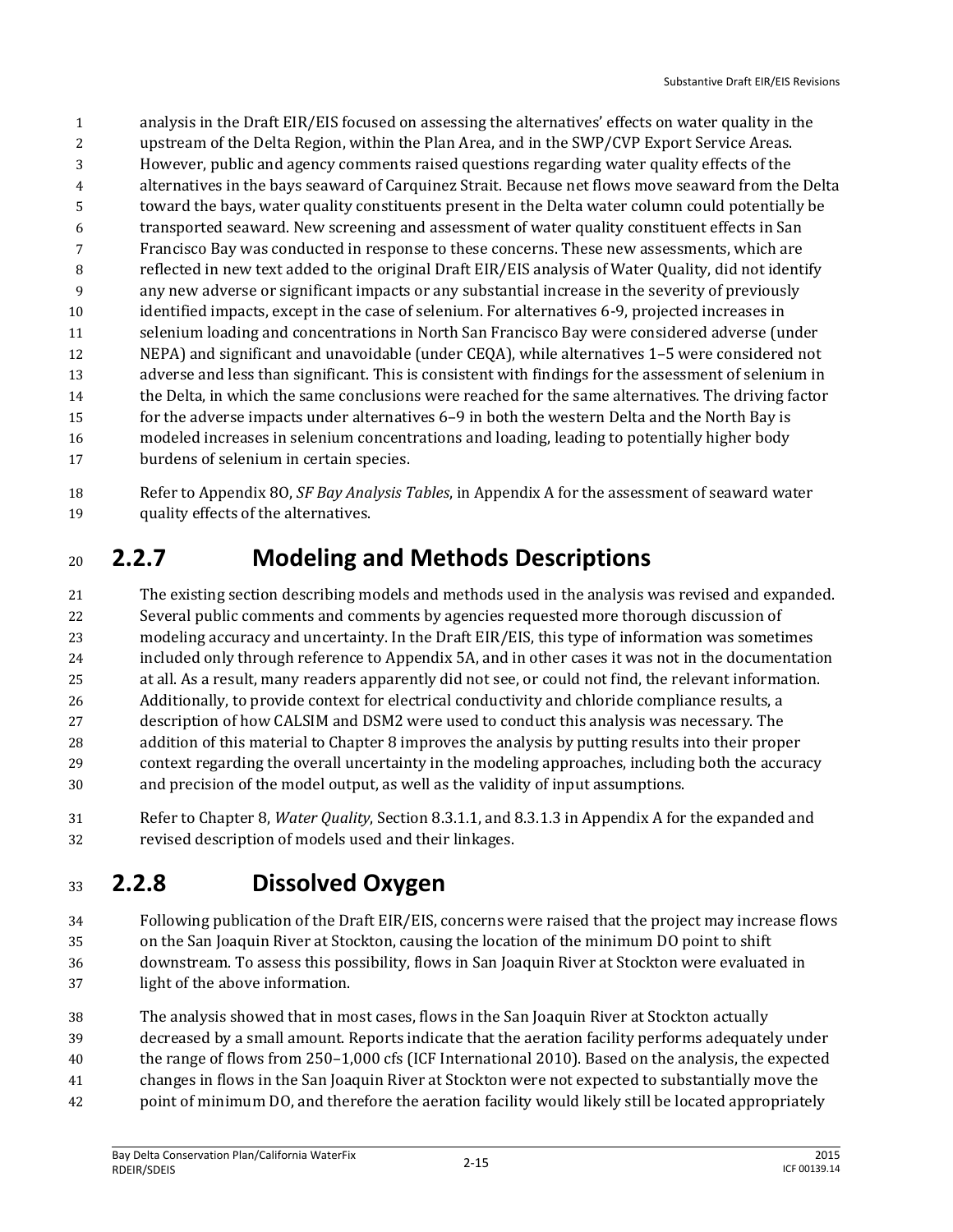- to keep DO levels above minimum basin plan objectives. Since the aerators are assumed to be
- operated under the alternatives, just as in the Existing Conditions and No Action Alternative, effects
- of the alternatives on DO remained less than significant.
- Refer to Chapter 8, *Water Quality*, Section 8.3.1.7 for methodological considerations used in the assessment, and Impact WQ-9 in Appendix A for the updates to the DO assessment.

#### **2.2.9 Miscellaneous Revisions and Updates**

- Several minor, miscellaneous revisions and updates that do not fall into the categories above were also made.
- Regarding the Trace Metals assessment, although aluminum was mentioned in the Screening
- Analysis (Appendix 8C) as being included in the Trace Metals assessment, it was inadvertently
- omitted. Additional discussion of aluminum (as well as of iron and manganese) was therefore added to *Affected Environment* and additional assessment of aluminum was conducted.
- 
- Regarding the assessment of nutrients, a discussion of nutrient objectives was added and language
- was added to the document to explain why the N:P (nitrogen to phosphorus) ratio was not
- specifically evaluated, why dissolved vs. total phosphorus was used in the assessment, and how
- upgrades to the Sacramento Regional Wastewater Treatment Plant would affect phosphorus
- concentrations in the late long term.
- Refer to Chapter 8, *Water Quality*, Section 8.1.3.16 in Appendix A for the discussion of aluminum, iron, and manganese, and Section 8.3.3.1 Impact WQ-27 in Appendix A for the assessment of aluminum.
- Refer to Chapter 8, *Water Quality*, Section 8.1.3.10 in Appendix A for the discussion of nutrient objectives, Section 8.3.1.7 in Appendix A for a discussion of the N:P ratio and total vs. dissolved phosphorus, and Section 8.3.1.7 in Appendix A for a discussion of upgrades to the Sacramento Regional Wastewater Treatment Plant effects on phosphorus.

# **2.3 Air Quality, Health Risk Assessment, Traffic, and Noise Revisions**

 Chapter 22, *Air Quality and Greenhouse Gases*, evaluates criteria pollutant and greenhouse gas (GHG) emissions from construction and operation of the water conveyance facility (CM1). For all action alternatives other than Alternatives 4A, 2D, and 5A, air quality impacts from implementation of habitat restoration and protection activities (CM2 through CM11) are also evaluated (at the programmatic level). The chapter has been revised since release of the Draft EIR/EIS to address design changes associated with the proposed project, to incorporate the latest engineering assumptions and modeling procedures, and to respond to issues and concerns raised by the public. Where these design and engineering assumptions could result in substantive changes in other impact analyses, such revisions in other impact analyses have also been made since release of the Draft EIR/EIS. These parallel changes occur most notably in Chapter 19, *Transportation*, as well as those portions of Chapter 23, *Noise*, related to noise generated by vehicles and equipment associated with construction of water conveyance facilities. The following sections briefly describe the revisions and their effects on the impact analysis. Please refer to the Chapter 22, *Air Quality and*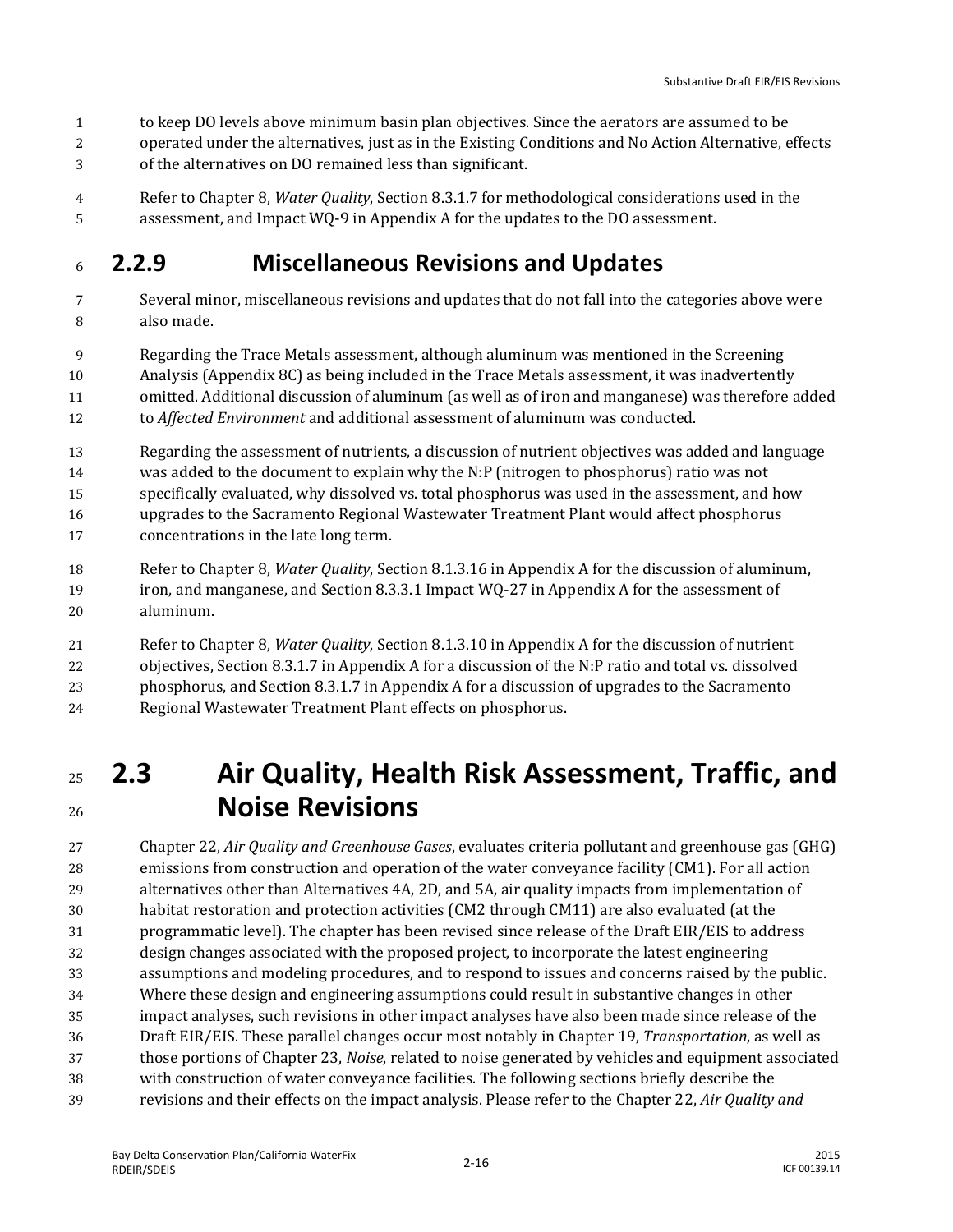*Greenhouse Gases*, in Appendix A and Section 4, *New Alternatives: Alternatives 4A, 2D, and 5A*, of this RDEIR/SDEIS to review the revised analysis.

#### **2.3.1 Mass Emissions Modeling for Construction of the Water Conveyance Facility**

 As described in Section 3, *Conveyance Facility Modifications to Alternative 4*, of this RDEIR/SDEIS, several design parameters for the water conveyance facilities under Alternative 4 (described as the modified pipeline/tunnel option) were revised following the release of the Draft EIR/EIS to reflect changes in operation and further reduce environmental impacts. DWR prepared an updated economic analysis (2014 cost estimate) to evaluate these design changes. The 2014 cost estimate provides detailed information on equipment and vehicle activity (e.g., operating hours per day), as well as the start date and number of working days for each construction phase. The mass emissions analysis for Alternative 4, as found in the Draft EIR/EIS, was revised to utilize the 2014 cost estimate assumptions, which reflect the optimized CM1 design. Because the assumptions and methodology developed for the 2014 cost estimate supersede the 2010/2012 cost estimate that was used as the basis of the Draft EIR/EIS air quality analysis, emissions estimates associated with the alternatives 16 were likewise revised using a combination of the 2010/2012 and 2014 cost estimate assumptions<sup>1</sup>, where appropriate, as well as activity scaling factors based on consultation with DWR's Engineering Workgroup.

 In addition to updating the cost estimate, DWR also revised the Construction Equipment Exhaust Reduction Plan, as found in Section 3B.1.9 of Appendix 3B, *Environmental Commitments*, in Appendix A of this RDEIR/SDEIS, to provide additional implementation flexibility and to improve the level of achieved environmental protection. The revised Construction Equipment Exhaust Reduction Plan, now found in Appendix 3B as revised and reissued as part of this RDEIR/SDEIS, is comprised of several conservative performance standards. Specifically, an average performance standard of model year 2013 engines is identified for offroad equipment (equivalent to a Tier 3 to Tier 4 engine, depending on the equipment type and horsepower). This performance standard must be achieved at each construction site, although construction contractors may utilize a variety of control strategies to meet an emissions output equivalent to or better than a model year 2013 fleet. Potential control strategies include engine electrification, use of Tier 3 or 4 engines, and use of diesel particulate filters. The revised Construction Equipment Exhaust Reduction Plan also includes a performance standard of model year 2010 engines for onroad vehicles, a Tier 3 engine requirement for marine vessels, and a Tier 4 engine requirement for tunneling locomotives. The air quality emissions modeling for Alternative 4 and other alternatives have been revised to reflect implementation of these commitments.

 The mass emissions analysis was also revised to incorporate new air quality models released since the Draft EIR/EIS, as well as to respond to public comments. The California Air Resources Board (ARB) released the EMFAC2014 model on December 30, 2014. This model supersedes the EMFAC2011 model, which was used to estimate emissions from onroad vehicles in the Draft EIR/EIS air quality analysis. Accordingly, onroad vehicle emission estimates have been revised using emission factors generated by the EMFAC2014 model. Helicopter emissions were also updated

l

 Features exclusive to the BDCP Alternatives (e.g., intake pumping plants) were not evaluated in the 2014 cost estimate for Alternative 4. Accordingly, the 2010/2012 cost estimate, which represents the best available data for the features, was used to evaluate emissions based on guidance from DWR's Engineering Working Group. Please refer to Appendix 22A, *Air Quality Analysis Methodology*, in Appendix A for additional information.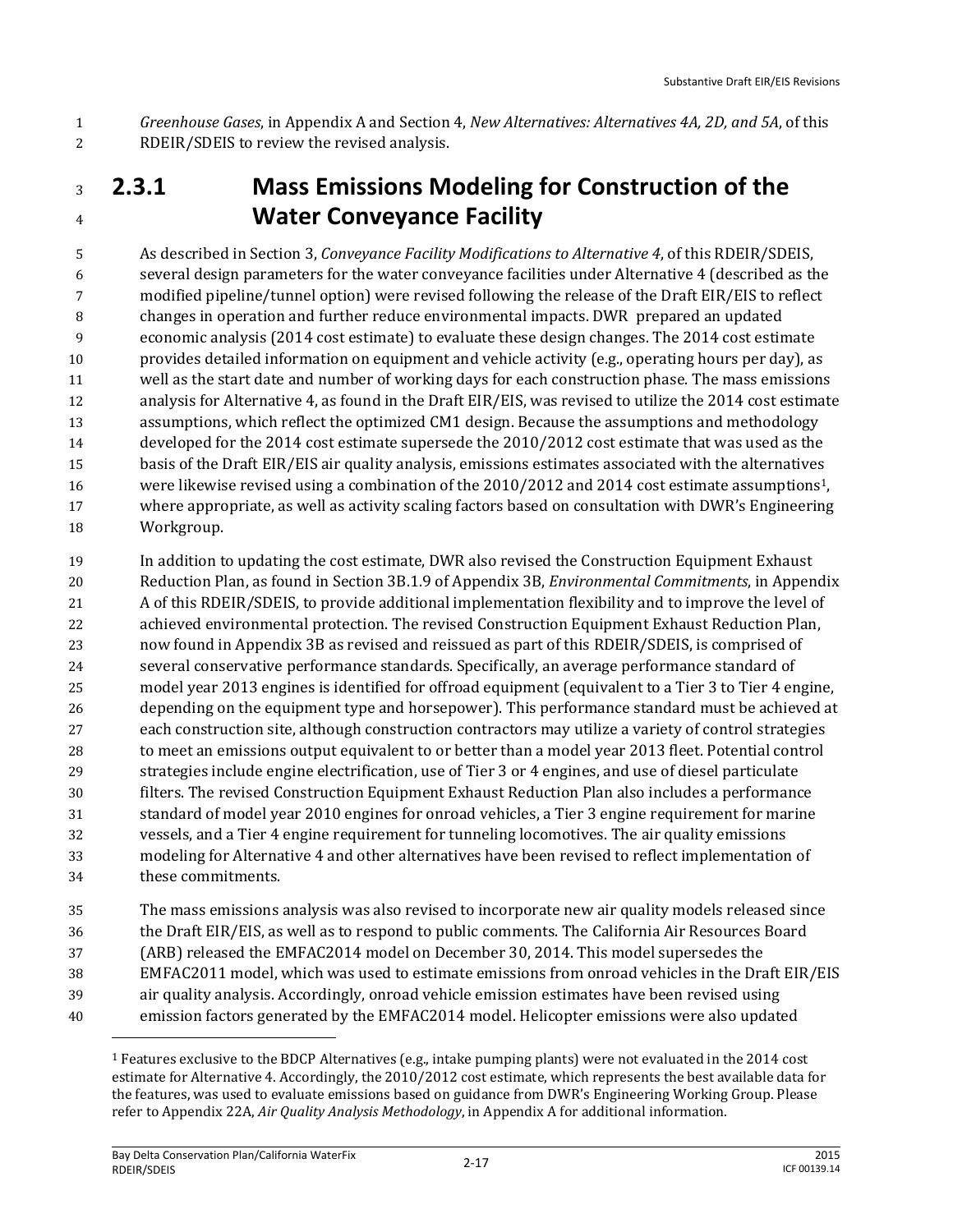- based on the Federal Aviation Administration's (FAA's) Emissions and Dispersion Modeling System
- (EDMS). Finally, minor technical revisions have been made in response to public input, including use
- of GHG emission factors that account for multiple concrete compression strengths. The revisions
- ensure that the mass emissions analysis and construction impact assessment use the most recent air
- quality modeling procedures and incorporate applicable public input.

 This revised analysis is included for Alternative 4A in Section 4.3.18, for Alternative 2D in Section 4.4.18, for Alternative 5A in Section 4.5.18, and for the remainder of the alternatives in Chapter 22, *Air Quality and Greenhouse Gases* in Appendix A of this RDEIR/SDEIS. The updated modeling resulted in slightly higher mass emission estimates than those presented in the Draft EIR/EIS. However, similar to the Draft EIR/EIS, the project proponents would pursue offsets to reduce emissions below air district thresholds or to net zero. Thus, this impact would be less-than-significant.

 **2.3.2 Health Risk Assessment for Construction of the Water Conveyance Facility**

 The health risk assessment (HRA) prepared for the Draft EIR/EIS characterized cancer risks and non-cancer hazards from inhaled diesel particulate matter based on the mass emissions analysis conducted for construction of the water conveyance facilities. Because the mass emissions analysis has been revised based on changes to the project design and underlying engineering assumptions, the HRA was likewise revised to incorporate the updated modeling results. The revised HRA also reflects implementation of the modified Construction Equipment Exhaust Reduction Plan (see revised Appendix 3B), as well as changes to the onroad vehicle (EMFAC2014) and helicopter (EDMS) emission factors. These revisions ensure that the HRA utilizes the most recent engineering data and air quality modeling procedures. The cancer risk analysis was also updated to incorporate recent guidance from the Office of Environmental Health Hazard, which includes age-specific factors to account for increased sensitivity to carcinogens during early-in-life exposure.

 This revised analysis is included for Alternative 4A in Section 4.3.18, for Alternative 2D in Section 4.4.18, for Alternative 5A in Section 4.5.18, and for the remainder of the alternatives in Chapter 22, *Air Quality and Greenhouse Gases* in Appendix A of this RDEIR/SDEIS. The updates identify separate health risks associated with exposure to localized particulate matter (PM) and diesel particulate matter (DPM). Significant impacts from receptor exposure to localized PM were found for all alternatives, but would be reduced to less than significant through dust suppressants, receptor relocation, or onsite paving. Receptor exposure to DPM would result in significant impacts for all alternatives except for 4, 4A, and 9. A stepped mitigation approach would ensure that this impact would be less-than-significant.

#### **2.3.3 Mass Emissions Modeling for Operations and Maintenance of the Water Conveyance Facility**

 As improvements were made to the construction design, DWR similarly continued, following release of the Draft EIR/EIS, to refine operations and maintenance (O&M) protocols for the water conveyance facilities. DWR developed updated equipment and employee O&M assumptions to reflect the latest understanding of project operations. These new assumptions have been incorporated into the mass emissions modeling and operational air quality impact assessment. The analysis has also been revised to utilize onroad emission factors generated by the EMFAC2014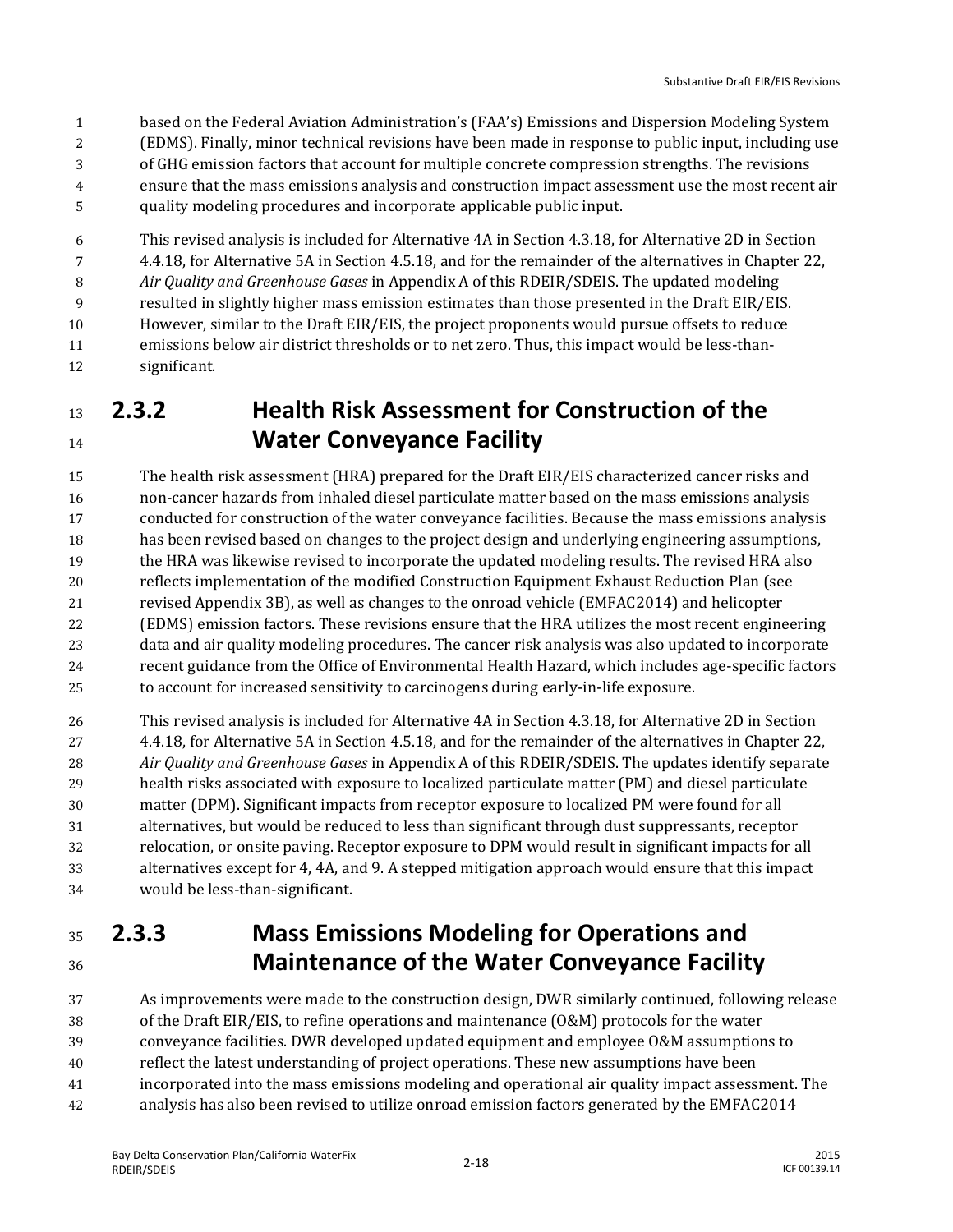- model. The combined revisions ensure that the analysis utilizes the most recent engineering data and air quality modeling procedures.
- This revised analysis is included for Alternative 4A in Section 4.3.18, for Alternative 2D in Section
- 4.4.18, for Alternative 5A in Section 4.5.18, and for the remainder of the alternatives in Chapter 22,
- *Air Quality and Greenhouse Gases* in Appendix A of this RDEIR/SDEIS. The updated modeling
- resulted in slightly higher mass emission estimates than those presented in the DEIR/EIS, but all
- impacts would remain less than significant.

#### **2.3.4 Air District Thresholds and Localized Health Analysis**

 The Lead Agencies have also added to Chapter 22, *Air Quality and Greenhouse Gases*, further discussion identifying and disclosing the purpose of local air district thresholds with respect to evaluating both regional and local air quality impacts. The added text highlights the fact that, because the regional criteria pollutant thresholds are derived from air quality plans developed to meet and attain the state and federal health-based ambient air quality standards on a regional basis, these thresholds are not indicators of potential localized human health impacts. This additional context better explains how the Plan Area air districts' criteria pollutant thresholds should be applied; and it defines their purpose in evaluating air quality impacts. In general, the thresholds are only used to assess the project's effect on *regional* attainment of the ambient air quality standards. The new language in Chapter 22 explains why localized health impacts cannot be derived from analyses of regional air quality impacts, and why localized exceedences of regional criteria pollutant thresholds recommended by Plan Area air districts do not necessarily translate into adverse health effects.

 With these general principles in mind, the chapter has also been revised to explain better how both regional and localized changes in pollutant emissions associated with a project could impact human health. The revised analysis evaluates health effects from pollutants with the greatest potential to result in a significant, material impact on human health. Because health effects related to regional 26 pollutants, such as ozone precursors (ROG and  $NQ_x$ ), are the products of emissions generated by numerous sources throughout a region, minor increases in regional air pollution from project-28 generated ROG and  $NQ_x$  would have nominal or negligible impacts on human health. Consequently, potential health effects related to increases in ozone precursors are discussed with respect to cumulative air quality impacts. Project-level analysis of localized pollutants (particulate matter, carbon monoxide, and the pathogenic fungus *Coccidioides immitis*, which can cause valley fever), which can directly affect the health of certain sensitive receptors, has been added to the chapter. The additional analysis addresses concerns regarding the relationship between localized pollutant concentrations and human health by documenting the potential health outcomes induced by project-generated emissions.

 This analysis is included for Alternative 4A in Section 4.3.18, for Alternative 2D in Section 4.4.18, for Alternative 5A in Section 4.5.18, and for the remainder of the alternatives in Chapter 22, *Air Quality and Greenhouse Gases* in Appendix A of this RDEIR/SDEIS (refer to Impacts AQ-9 through AQ-18 and AQ-28 through AQ-31).

#### **2.3.5 Odor Analysis**

 The Draft EIR/EIS air quality analysis evaluated potential odor impacts from equipment and vehicles that would be required for construction and O&M of the water conveyance facilities. The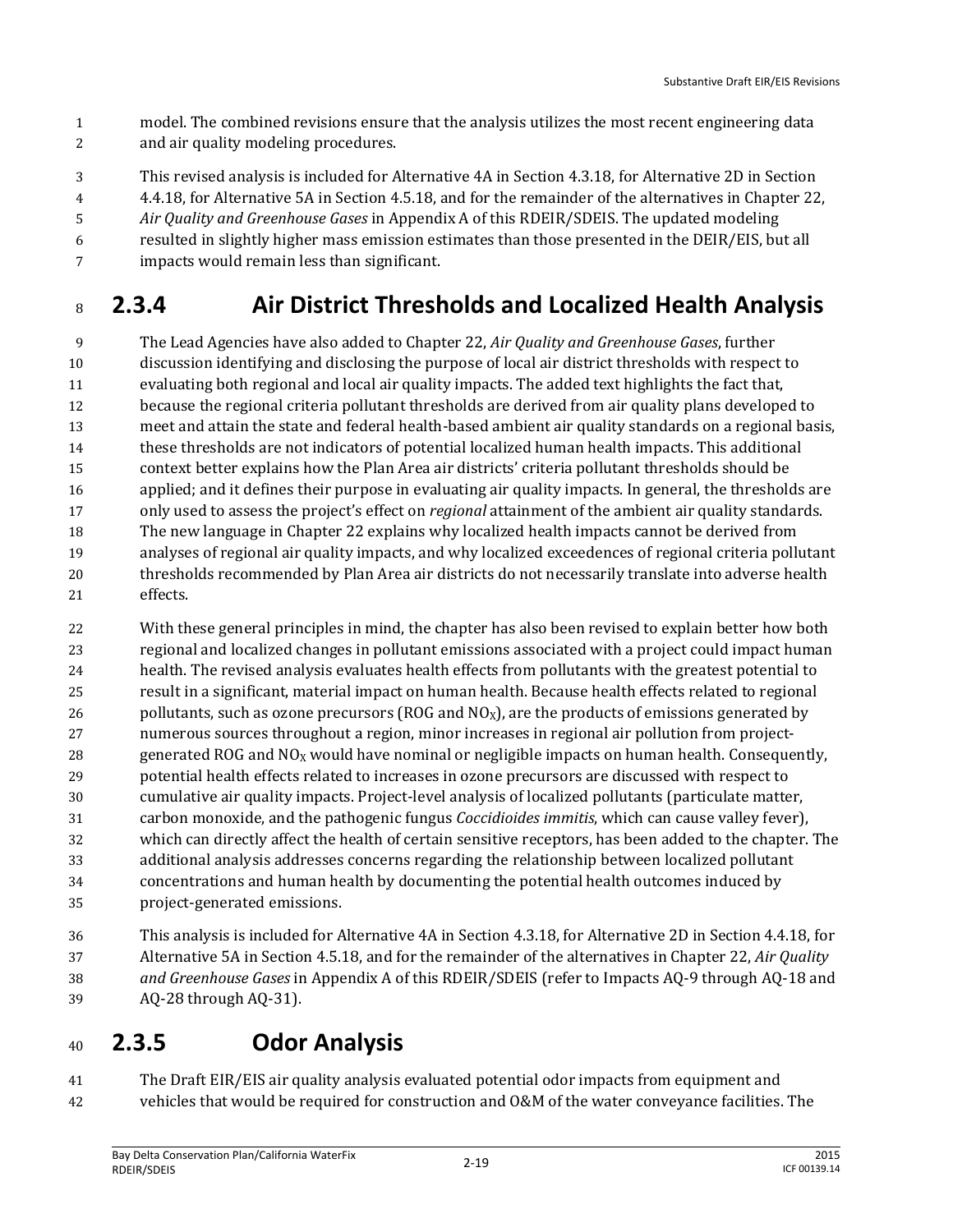- impact analysis has been expanded to assess potential odors from excavated organic matter during
- removal of reusable tunnel material (RTM) and sediment. If present in the muck and sediment,
- anaerobic decay of organic material can generate gases, specifically hydrogen sulfide. Hydrogen
- sulfide is commonly described as having a foul or "rotten egg" smell. Odor analysis for
- implementation of CM2 through CM11 has also been added to Chapter 22, *Air Quality and*
- *Greenhouse Gases*. The additional discussion provides a more thorough analysis of potential odor
- impacts associated with the project.
- This revised analysis is included for Alternative 4A in Section 4.3.18, for Alternative 2D in Section
- 4.4.18, for Alternative 5A in Section 4.5.18, and for the remainder of the alternatives in Chapter 22,
- *Air Quality and Greenhouse Gases* in Appendix A of this RDEIR/SDEIS (refer to Impacts AQ-19 and
- AQ-26). Odor impacts for all alternatives would be less than significant, consistent with what was
- presented in the DEIR/EIS.

#### **2.3.6 General Conformity Determination**

- The project study area is in federally classified nonattainment and/or maintenance areas for ozone, carbon monoxide, and particulate matter. Consequently, to fulfill general conformity requirements, a general conformity determination was prepared for the applicant-preferred alternative (APA), Alternative 4A. Since construction and operation of the project under Alternative 4A would be identical to Alternative 4, the general conformity determination applies to those activities pertaining
- to both Alternative 4 and Alternative 4A (henceforth referred to as Alternative 4/4A).
- The determination concluded that, with implementation of Mitigation Measures AQ-1 through AQ-4, which would develop and implement emissions offset programs, Alternative 4/4A would not conflict with or obstruct implementation of the applicable air quality plans. The Lead Agencies undertook an extensive consultation process with SJVAPCD and BAAQMD to confirm that sufficient emissions reduction credits were available to offset project-generated emissions to net zero. Copies of the air district consultation efforts have been provided in Appendix 22E, *General Conformity Determination*. The appendix also presents the complete general conformity determination for Alternative 4/4A. Consultation with SMAQMD and YSAQMD is still ongoing.

#### **2.3.7 Transportation and Noise Analysis for Construction of the Water Conveyance Facilities**

 As described in Section 2.3.1, *Mass Emissions Modeling for Construction of the Water Conveyance Facility*, an updated analysis was prepared to evaluate design changes, associated changes based on detailed information of revised equipment and vehicle activity (e.g., operating hours per day), and the start date and number of working days for each construction phase. The transportation and traffic-based noise analyses for Alternative 4 were revised to utilize these revised assumptions, which reflect the optimized design of the water conveyance facilities. Because the assumptions and methodology developed as part of this effort supersede those used as the basis for the Draft EIR/EIS transportation and traffic-based noise analyses, vehicle trip estimates associated with construction of the other alternatives, along with their associated impact discussions, were likewise revised where appropriate.

 This revised construction traffic assessment is included for Alternative 4A in Section 4.3.15, for Alternative 2D in Section 4.4.15, for Alternative 5A in Section 4.5.15, and for the remainder of the alternatives in Chapter 19, *Transportation* in Appendix A of this RDEIR/SDEIS (refer to Impacts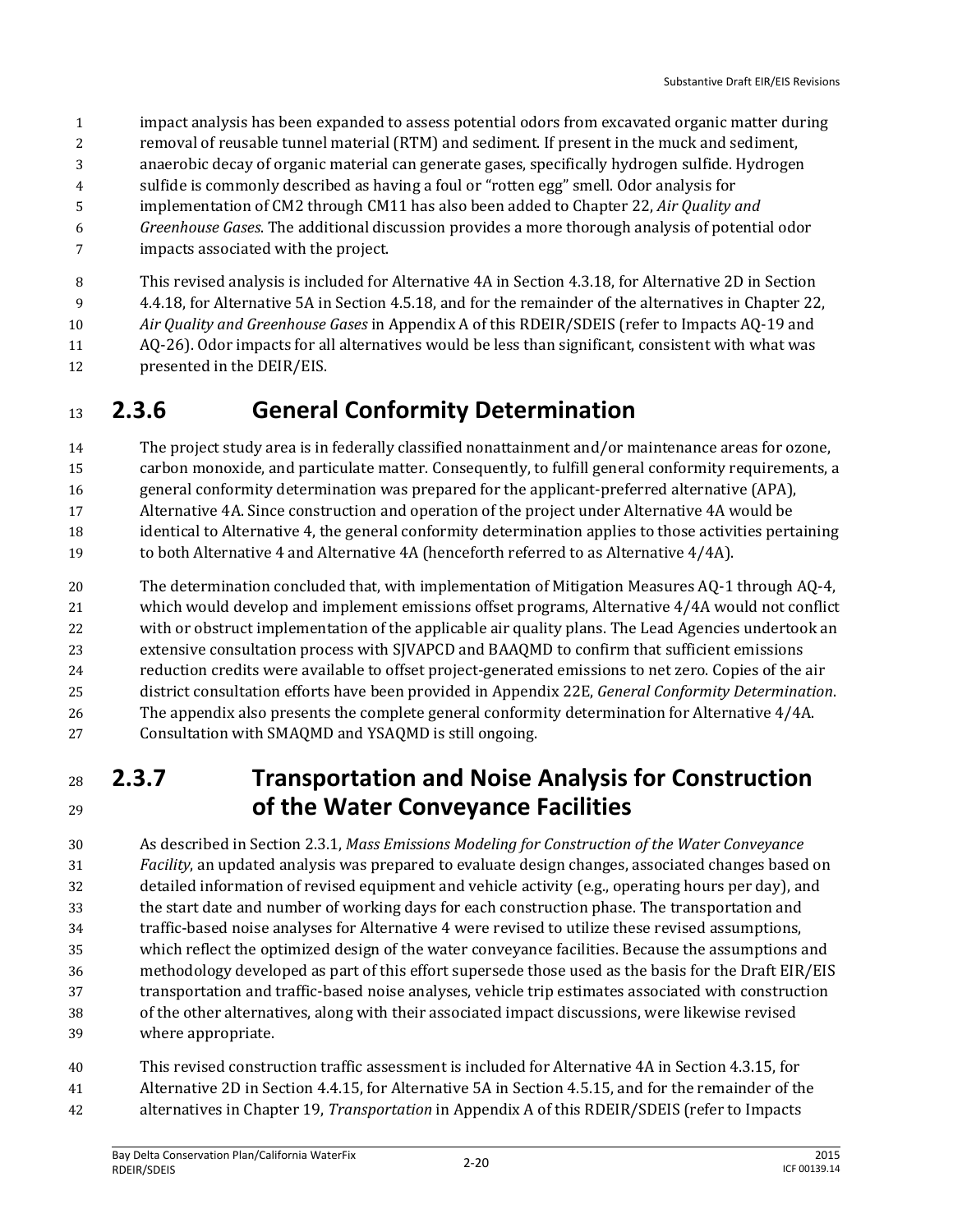- TRANS-1 and TRANS-2). Detailed information on the updated traffic modeling results can be found
- in Appendix 19A, *Air Quality Analysis Methods*, Section 22A.1 in Appendix A. This revised
- construction noise assessment is included for Alternative 4A in Section 4.3.19, for Alternative 2D in
- Section 4.4.19, for Alternative 5A in Section 4.5.19, and for the remainder of the alternatives in
- Chapter 23, *Noise* in Appendix A of this RDEIR/SDEIS (refer to Impact NOI-1). Traffic volumes on
- certain segments and construction noise levels at some receptor locations increased, relative to the
- DEIR/EIS. Traffic mitigation to enhance capacity of congested roadway segments and improve the physical condition of affected roadway segments would be pursued, in addition to limits on
- construction hours and activity. Noise-reducing measures would also be implemented to reduce
- construction-related noise and vibration levels. However, impacts would remain significant and
- unavoidable, consistent with what was presented in the DEIR/EIS.

# **2.4 Revised Project Descriptions and Enhanced Level of Detail**

 The RDEIR/SDEIS includes a number of revisions to the project description and an enhanced level of detail for Alternative 4. These include more explanation regarding the analysis of water conveyance facilities, updates to CM2–CM21, clarification on the role of the Bureau of Reclamation, and the use of CM3–CM11 to offset impacts related to CM1. As explained above, the RDEIR/SDEIS also includes new sub-alternatives 4A, 2D, and 5A. The project descriptions for these sub-alternatives are included in Section 4, *New Alternatives: Alternatives 4A, 2D*, *and 5A*, of this RDEIR/SDEIS.

### **2.4.1 Analysis of Water Conveyance Facility Impacts**

 Each component feature of the water conveyance facilities is analyzed at a resource-specific level, based on complete water conveyance facility project footprints developed by DWR's Division of Engineering. Analyses of Alternatives 4, 4A, 2D, and 5A in the RDEIR/SDEIS reflect GIS data from DWR that incorporate recent revisions to the alignment of water conveyance features and associated lands required for construction. The features in this GIS dataset, which represents each conveyance facility component (e.g., intakes, intermediate forebay, tunnels, spoils areas), were overlaid onto resource-specific GIS data layers to identify physical effects of conveyance facility construction. This GIS-based approach facilitated both a component-specific, or project-level, analysis of the individual features of the conveyance facilities, as well as a program-level analysis of construction of the conveyance facilities in aggregate. For example, the local effects on parcels of agricultural land associated with construction of a particular intake facility can be assessed through GIS analysis; at the same time, the overall temporary and permanent loss of agricultural lands associated with construction of the conveyance facilities as a whole can be aggregated to convey a comprehensive picture of the effects on the resource.

#### **2.4.2 Updates to Conservation Measures, Environmental Commitments, and Avoidance and Minimization Measures**

 The RDEIR/SDEIS reflects changes made to the conservation measures and avoidance and minimization measures (AMMs) for Alternative 4 and, where applicable, Alternatives 4A, 2D, and 5A.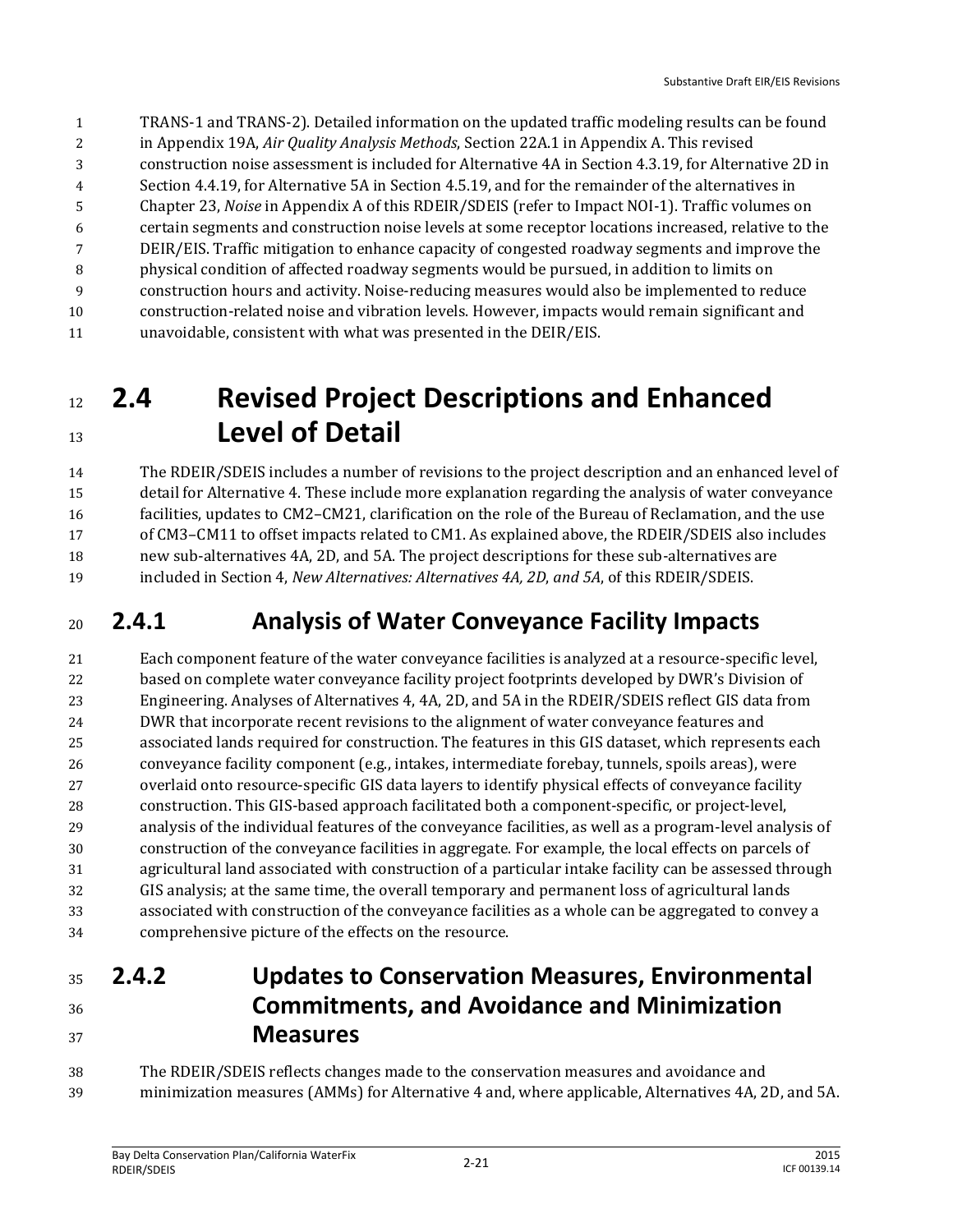These revisions are made to ensure that CM2–CM21 are described consistently where needed in the

- RDEIR/SDEIS and reflect additional detail that may have been developed since publication of the
- Draft BDCP. A discussion of the conservation measures and AMMs that have been substantively changed and that would potentially affect the characterization of impacts can be found in Appendix
- D.

 The list of environmental commitments incorporated into all of the action alternatives (i.e., all alternatives except for the No Action/No Project Alternative) was updated extensively to account for refined project engineering. Like the formal mitigation measures prescribed in the Draft EIR/EIS, these environmental commitments, which sometimes take the form of best management practices (BMPs), were intended to avoid or minimize potential adverse effects (a NEPA term) and potential significant impacts (a CEQA term). Both DWR and the federal Lead Agencies were aware that, in many instances, the environmental commitments, as well as related "avoidance and minimization measures," functioned as *de facto* mitigation measures. The Draft EIR/EIS is therefore written with a recognition that, where appropriate and necessary, its text should explain how the environmental commitments and avoidance and minimization measures would function, and whether particular commitments or measures would or would not be effective in reducing various significant or adverse effects to less-than-significant or less-than-adverse levels. Despite these efforts in the Draft EIR/EIS, which was issued for public review in December 2013, several commenters have asserted that the document does not comply with the requirements subsequently announced by the California Court of Appeal in a January 2014 decision known as *Lotus v. Department of Transportation*. <sup>2</sup> In response to these comments, Appendix 3B (in Appendix A) has been significantly modified as part of this RDEIR/SDEIS. In addition to the refinements made to some of the environmental commitments, Appendix 3B as modified now includes, after each specific environmental commitment and avoidance and minimization measure, one or more narrative discussions explaining both how it reduces the severity of environmental effects and whether the

#### level of impact reduction is sufficient to render the effects less than significant.

# **2.5 Analysis of Geotechnical Investigations**

 As described in Appendix 3B, *Environmental Commitments*, in Appendix A of this RDEIR/SDEIS, DWR will perform a series of geotechnical investigations along both the selected water conveyance alignment and at locations proposed for facilities or material borrow areas. The work to be performed will constitute a subsurface investigation program to provide information required to support the design and construction of the water conveyance facilities. Geotechnical investigations will be conducted to identify surface and subsurface conditions as necessary to complete design of the water conveyance facilities. The potential environmental effects resulting from conducting geotechnical investigations are described in Chapter 31, *Other CEQA/NEPA Required Sections*, Section 31.5.1.1, of the Draft EIR/EIS.

 Following publication of the Draft EIR/EIS, DWR developed a Draft Geotechnical Exploration Plan (Phase 2) for the Alternative 4 conveyance alignment. The geotechnical investigation plan provides additional details regarding the rationale, investigation methods and locations, and criteria for obtaining subsurface soil information and laboratory test data (California Department of Water Resources 2014). Because this new information allows for a more detailed assessment of the

223 Cal.App.4th 645.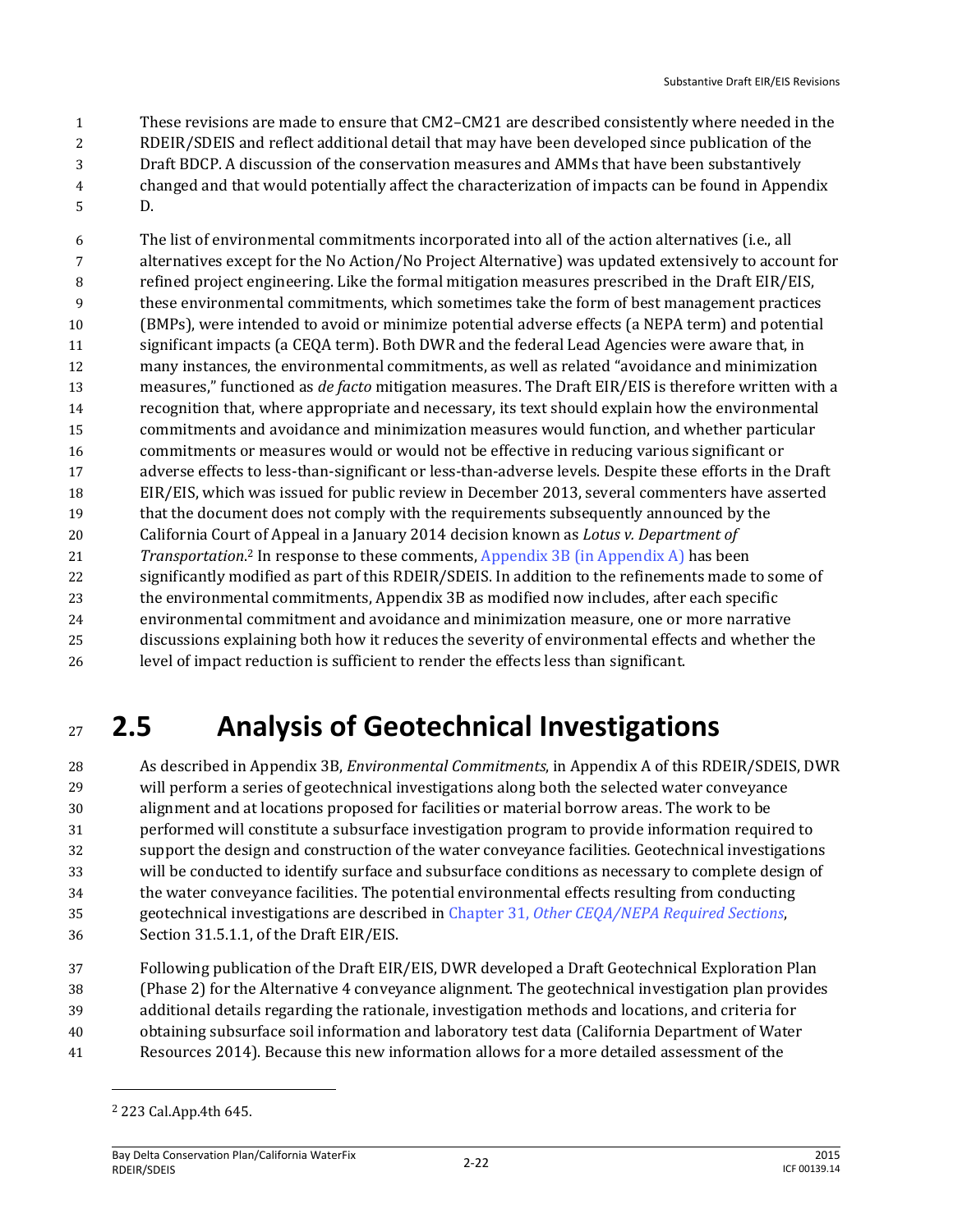- potential environmental effects resulting from geotechnical investigations than that which appeared
- in Chapter 31 of the Draft EIR/EIS, the activities described in the geotechnical plan have been
- incorporated into the revised impact analysis for Alternative 4 in this RDEIR/SDEIS (see Section 3,
- *Conveyance Facility Modifications to Alternative 4*, for a description of other revisions to facility
- design and Appendix A for revised Draft EIR/EIS text).

### **2.5.1 Draft Geotechnical Exploration Plan**

 The proposed exploration is designed as a two-part program (Phases 2a and 2b) to collect geotechnical data relevant to engineering issues associated with conveyance facility construction (as opposed to learning more about the environmental impacts of those facilities). The two-part program will allow refinement of the second part of the program to respond to findings from the first part. The proposed subsurface exploration will focus not on environmental impact issues, but on geotechnical considerations of the following aspects of water conveyance facility development: engineering considerations, construction-related considerations, permitting and regulatory requirements, and seismic characterization considerations.

 The data obtained during the geotechnical exploration will be used to support the development of an appropriate geologic model, to characterize ground conditions, and to mitigate the geologic risks associated with construction of proposed facilities. The investigations will build on information previously gathered in geotechnical data reports (California Department of Water Resources 2010a, 2010b, 2011, 2013) and conceptual engineering reports (California Department of Water Resources 2009a, 2009b, 2010c, 2010d, 2010e, 2010f, 2010g, 2014, 2015) that supported analysis in the Draft EIR/EIS. A discussion of the environmental compliance efforts associated with previous geotechnical activities is provided in Appendix 4A, *Summary of Survey Data Collection Efforts,* in the Draft EIR/EIS.

 Representative samples of subsurface materials will be collected from selected locations along the MPTO alignment and at proposed facility sites, and the collected samples will be tested to support design. The distance from Intake 2 (the northern extent of the MPTO) to the Clifton Court Forebay (the southern extent) is approximately 39 miles. The proposed facilities include river intakes, conveyance pipelines, sedimentation basins, pumping plants, transition structures, forebays, construction and vent shafts, access roads, bridges, and tunnels. The proposed subsurface exploration will consist of field tests and laboratory testing of soil samples. The field tests will consist of soil borings, cone penetration testing (CPT), geophysical testing, pressure meter testing, excavation of test pits, installation of piezometers and groundwater extraction wells, dissolved gas sampling, and aquifer tests. The field exploration program will be planned to evaluate soil characteristics and to collect samples for laboratory testing, which will include soil index properties, strength, compressibility, permeability, and specialty testing to support tunnel boring machine (TBM) selection and performance specification.

 The proposed Phase 2a and 2b exploration on land will consist of approximately 1,500–1,550 exploration locations including drilling boreholes and performing CPTs as well as conducting approximately 60 shallow test pit excavations (typically 4 feet wide, 12 feet long, and 12 feet deep) in soils to evaluate bearing capacity, physical properties of the sediments, location of the groundwater table, and other typical geologic and geotechnical parameters. CPT consists of pushing a cone connected to a series of rods into the ground at a constant rate, allowing continuous measurements of resistance to penetration both at the cone tip and the sleeve behind the cone tip.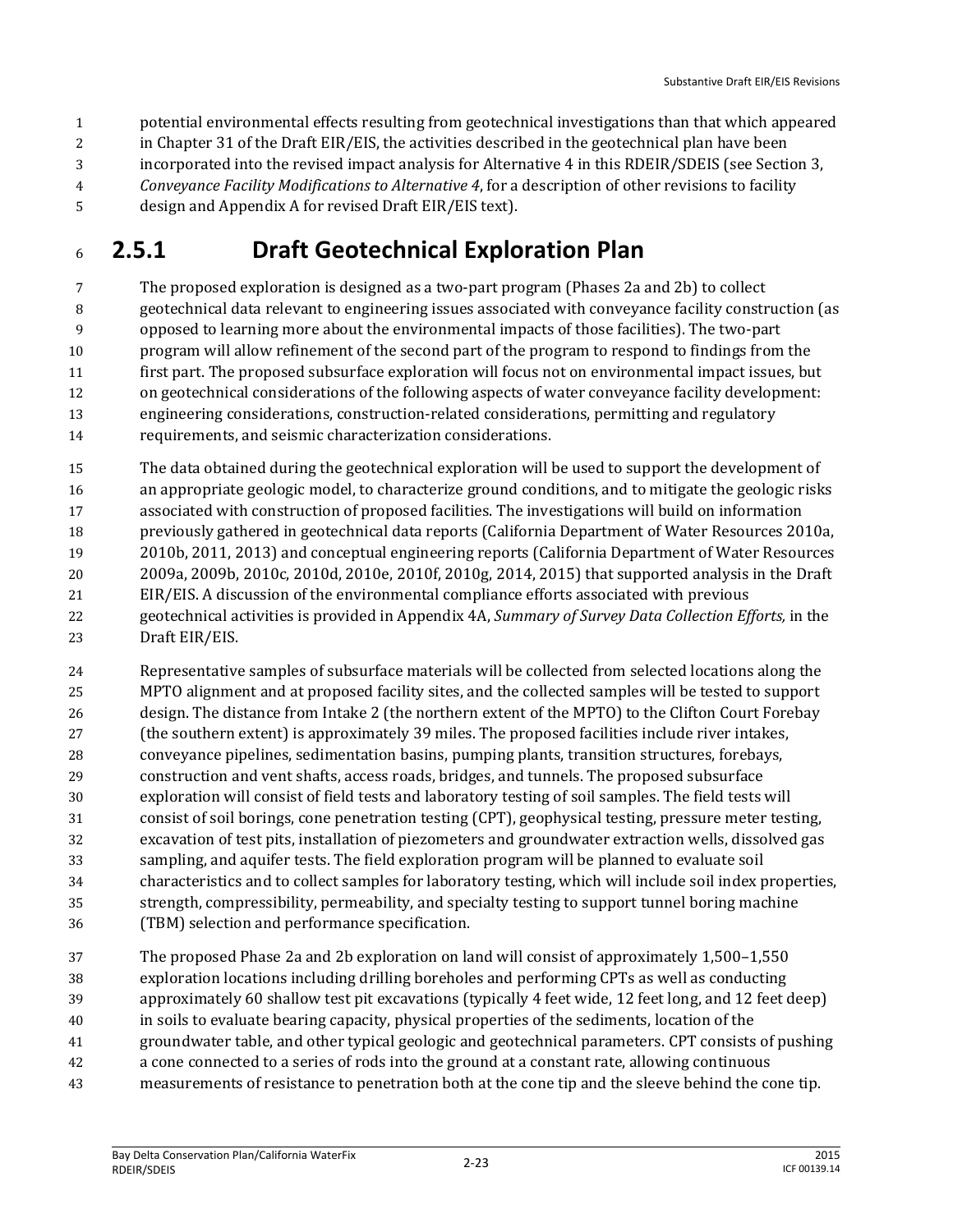- The resulting information correlates to the nature and sequence of subsurface soil strata,
- groundwater conditions, and physical and mechanical properties of soils.
- Temporary pumping wells and piezometers may be installed at intake, forebay, pump shaft, and tunnel shaft sites to investigate soil permeability and to allow sampling of dissolved gases in the groundwater. Small test pits will be excavated to obtain near-surface soil samples for laboratory analysis. Drilling will take place at project sites that are readily accessible by truck or track-mounted drill rigs.
- After each site is explored, the boring, CPTs, and/or piezometers will be backfilled with cement- bentonite grout in accordance with California regulations and industry standards (Water Well Standards, DWR 74-81 and 74-90). Test pits will be backfilled with the excavated material on the same day as they are excavated with the stockpiled topsoil placed at the surface and the area restored as closely as possible to its original condition.
- Exploration activities may consist of auger and mud-rotary drilling with soil sampling using a standard penetration test (SPT) barrel (split spoon sampler) and Shelby tubes; cone penetrometer testing; temporary well installation; test pits; and electrical resistivity and other geophysical surveys. All exploration methods will require a drill rig and support vehicle for the drillers and vehicles for the geologists and environmental scientists. Best management practices applicable to geotechnical exploration, such as those set forth in *Draft Geotechnical Exploration Plan – Phase 2*; Draft BDCP Appendix 3.C, *Avoidance and Minimization Measures*; Appendix 3B, *Environmental Commitments,* in Appendix A of this RDEIR/SDEIS, as well as those incorporated as mitigation measures throughout the EIR/EIS, will also apply to the implementation of geotechnical explorations, where applicable (e.g., in-water activities may, in some cases, require application of a different set of commitments than activities taking place on land). Direct impacts to buildings, utilities, and known irrigation and drainage ditches will be avoided during geotechnical exploration activities. The various on-land exploration methods may last from a few hours to several days depending on the exploration method and depth.
- Approximately 90–100 overwater geotechnical borings and CPTs are proposed to be drilled in the Delta waterways. These include approximately 30 overwater geotechnical borings and CPTs in the Sacramento River to obtain geotechnical data for the proposed intake structures. Approximately 25– 35 overwater borings and CPTs are planned at the major water undercrossings along the planned MPTO tunnel alignment. An additional 30–35 overwater geotechnical borings and CPTs are proposed for the barge unloading facilities and Clifton Court Forebay modifications. The depths of borings and CPTs are planned to range between 100 and 200 feet below the mud line (i.e., river bottom).
- DWR plans to conduct overwater drilling only during the period from August 1 to October 31 between the hours of sunrise and sunset. Duration of drilling at each location will vary depending on the number and depth of the holes, drill rate, and weather conditions, but activities are not expected to exceed 60 days at any one location. Overwater borings for the intake structures and river crossings for tunnels will be carried out by a drill ship and barge-mounted drill rigs. Best management practices applicable to construction of conveyance facilities, such as those set forth in Draft BDCP Appendix 3.C, *Avoidance and Minimization Measures*, Appendix 3B, *Environmental Commitments*, in Appendix A of this RDEIR/SDEIS, as well as those incorporated as mitigation measures throughout the EIR/EIS, will also apply to the implementation of geotechnical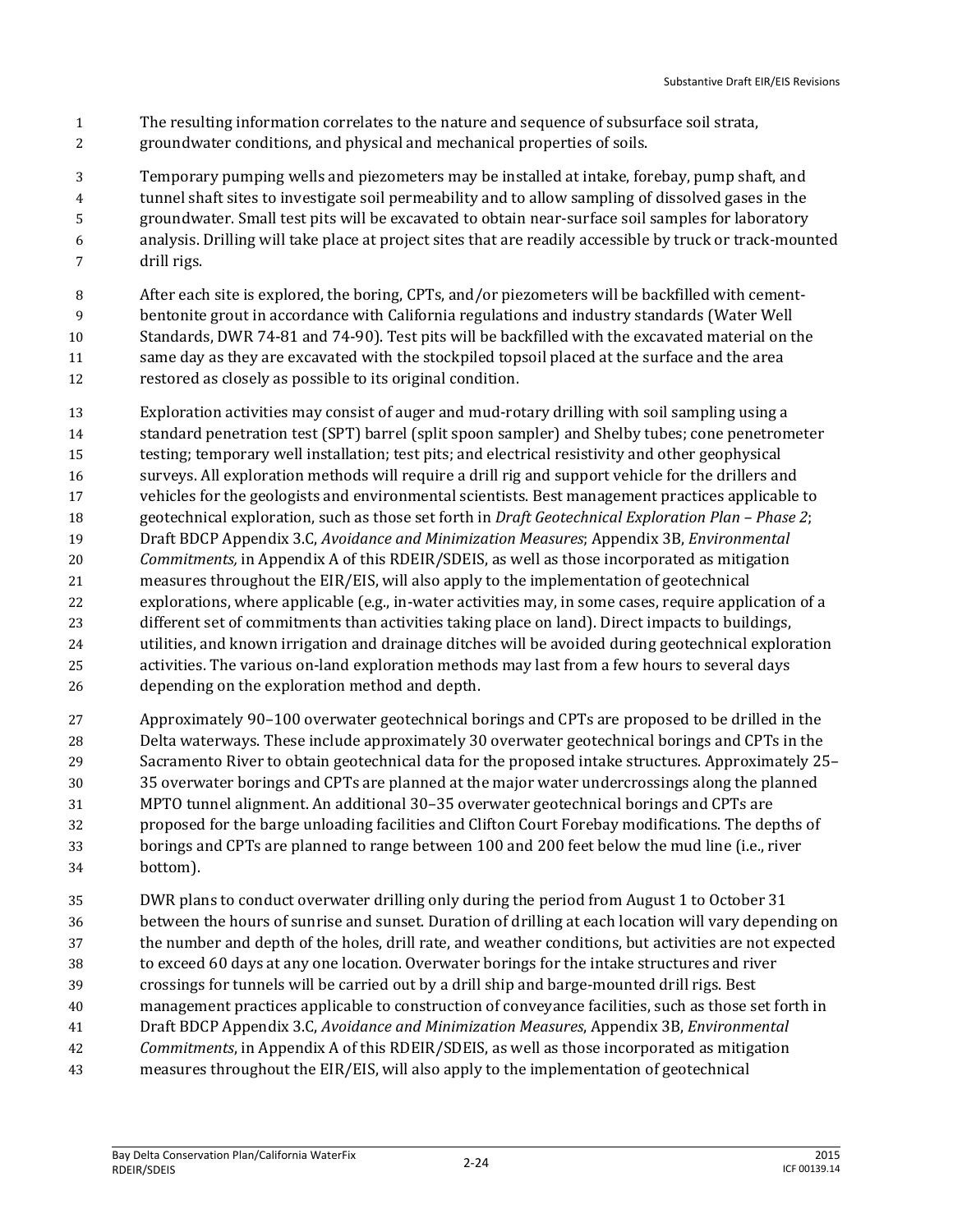- explorations, where applicable and feasible (e.g., in-water activities may, in some cases, require application of a different set of commitments than activities taking place on land).
- As discussed above, the proposed subsurface exploration has been structured into two major
- phases: 2a and 2b. The elements of Phases 2a and 2b have been defined to support engineering
- design and construction as described below.

#### **2.5.1.1 Phase 2a Geotechnical Exploration**

- Phase 2a exploration will focus mainly on collecting data to support preliminary engineering. This includes overwater and land-based soil borings and CPTs. The overwater explorations are planned to collect subsurface information to support the design of intake structures and the major water crossings along the MPTO. Land-based explorations are planned for the intake perimeter berms, State Route 160 (SR 160), sedimentation basins, pumping plants, forebay embankments, tunnel
- construction and vent shafts, and other appurtenant facilities proposed for the MPTO.
- Approximately 600 boring and CPT locations are proposed for the Phase 2a exploration.
- For the proposed MPTO tunnels, Phase 2a would entail soil borings approximately every 2,000 feet
- along the tunnel alignment and CPTs approximately every 2,000 feet midway between the borings.
- Overwater boreholes and CPTs are planned in Potato Slough, San Joaquin River, Connection Slough,
- and Clifton Court Forebay. All of the land-based boreholes along the tunnel alignments will be
- converted into piezometers. CPTs are also proposed to be co-located at every third borehole to
- enable calibration of the CPT data with the in-situ geology encountered in the boreholes.
- For tunnel shaft sites and Clifton Court Forebay pumping plant shaft sites (see Section 3, *Conveyance*
- *Facility Modifications to Alternative 4*, of this RDEIR/SDEIS for a description of the revised location
- for pumping plants under the MPTO), six soil borings and four CPTs will be advanced at each
- planned shaft location. Once drilling is completed at each shaft site, two of the boreholes will be converted into groundwater extraction wells and the other four boreholes will be converted into piezometers.
- Boreholes and CPTs are also proposed for the intake and pumping plant sites, as well as the planned location for the realignment of SR 160 adjacent to each intake. Approximately six of the boreholes at each of the north Delta diversions would be converted into piezometers.

#### **2.5.1.2 Phase 2b Geotechnical Exploration**

- Phase 2b exploration is proposed to collect geotechnical data to support final design, permitting requirements, and planning for procurement and construction-related activities. In addition to soil borings and CPTs, test pits would be created as part of Phase 2b exploration. Additional explorations may also be carried out before construction to affirm the validity of the data collected during the design phase. The Phase 2b subsurface exploration will aim to collect geotechnical data from those project site areas and facility locations that have been verified by preliminary engineering and other associated studies. Approximately 950 boring, CPT, and test pit locations are proposed for the Phase 2b exploration.
- For the proposed MPTO tunnels, the Phase 2b exploration will consist of advancing soil borings near the Phase 2a CPT locations such that a borehole will have been located at approximately 1,000-foot
- intervals along the entire tunnel alignment. CPTs will be advanced midway between the boreholes.
- This configuration would provide for a land-based exploratory location (borehole or CPT) spacing of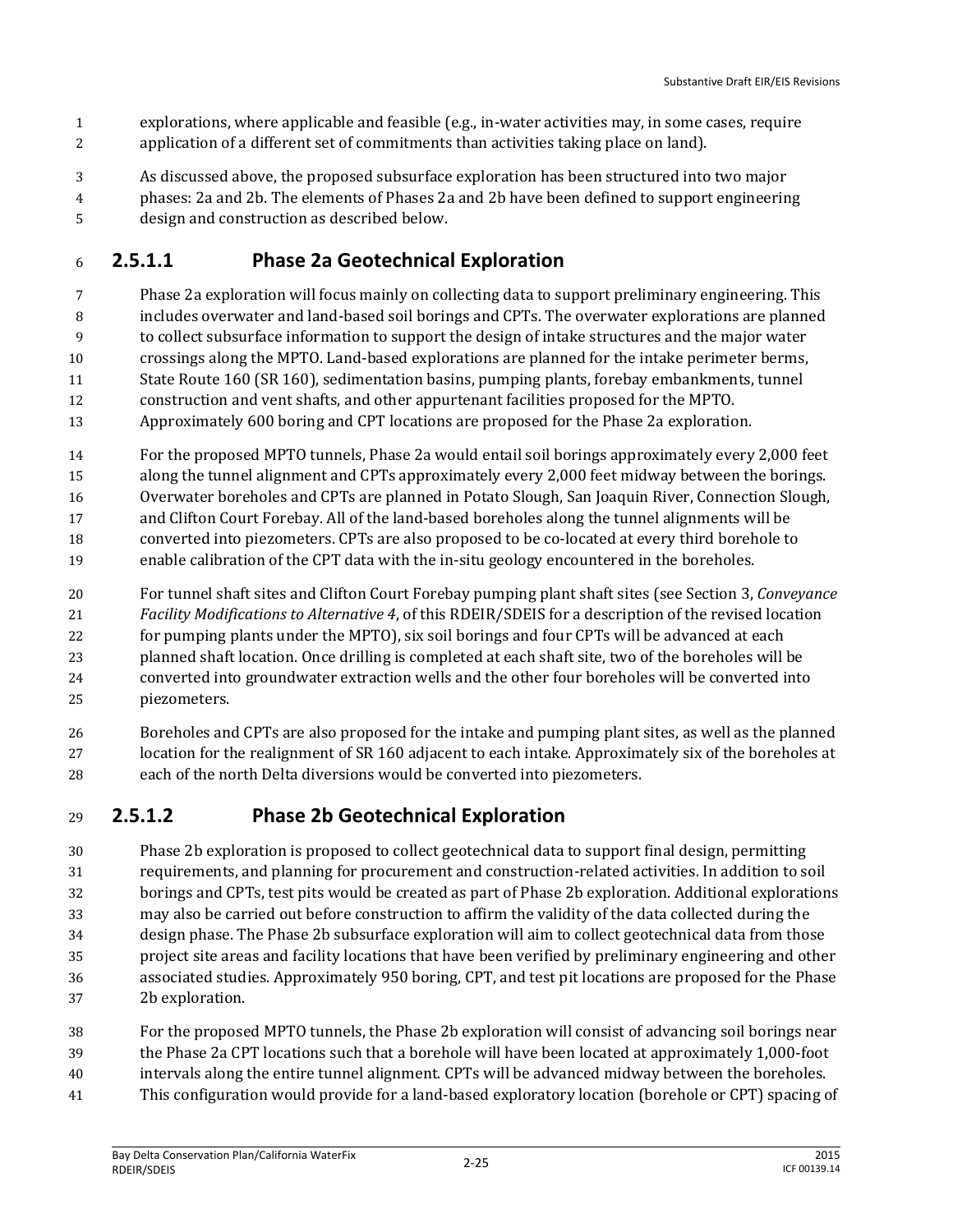- approximately 500 feet along the tunnel alignment, a spacing that generally conforms to typical
- design efforts for tunnels such as those proposed as part of the MPTO. The exploration proposed for
- the construction and ventilation shaft sites in Phase 2a would be expanded to include areas for
- accessing the TBMs for equipment inspection and maintenance ("safe haven intervention sites") in
- Phase 2b. Overwater boreholes and CPTs are planned in the Sacramento River, Snodgrass Slough,
- South Fork Mokelumne River, San Joaquin River, Potato Slough, Middle River, Connection Slough,
- Old River, North Victoria Canal, and Clifton Court Forebay.

#### **2.5.1.3 Schedule for Geotechnical Explorations**

 The estimated duration to complete the proposed Phase 2a and 2b land-based explorations is about 24 months, assuming six land-based drill rigs operating concurrently for six days per week. The estimated duration to complete the Phase 2a and 2b overwater explorations is about 14 months, assuming two drill rigs operating concurrently for 6 days per week. However, to maintain the project development schedule, it is likely that 10–15 land-based drill rigs would be used simultaneously for 12–18 months to complete the exploration. The exploration duration will vary depending on the availability of site access, drilling contractors and equipment, permitting conditions, and weather. Most of the proposed explorations are planned to be performed during the first 3 years of implementation.

# **2.5.2 Methods for Environmental Analysis**

 Based on information provided in the geotechnical plan and coordination with DWR's engineering workgroup, assumptions were developed to incorporate the proposed geotechnical investigations into the analysis of relevant resource topics in this RDEIR/SDEIS. The geotechnical plan is a draft document that is based on conceptual engineering; consequently, the specific exploration locations shown on figures appended to the plan are approximate, and it is anticipated that they may be revised as engineering efforts are advanced and as access to the proposed exploration sites becomes available.

 To account for this uncertainty, several steps were taken to develop assumptions for environmental analysis. First, for analyses based on the geographical extent of an impact, it was assumed that those geotechnical exploration sites will be co-located with or located adjacent to another CM1 surface feature were already considered as an affected area for the purposes of the impact analysis. For example, treating a proposed tunnel shaft location as an impact and then adding an additional impact for a geotechnical exploration proposed for the same location would lead to an overestimate of the overall impacts. However, where sites identified for on-land geotechnical explorations were not positioned with a corresponding conveyance feature or work site, several geotechnical exploration zones (GEZs) were created. These GEZs are located above the tunnel alignment, around Clifton Court Forebay, and at one existing bridge location on Bacon Island (see Mapbook Figure M3- 4 for the locations of the GEZs). To account for the potential for surface impacts to take place anywhere within these zones but to avoid implying that the entire area will be affected, a proportional approach was developed to (1) estimate the typical area required for a single geotechnical investigation site (including associated access road), (2) calculate the total acreage required based on the number of sites within the GEZs, and (3) divide the total acreage required for the geotechnical investigation sites in the GEZs by the total acreage of the GEZs. This process allowed for the development of a multiplier (approximately 30%) that could be applied to specific acreage impacts in the GEZs. So, as an example for illustrative purposes, if 100 total acres within the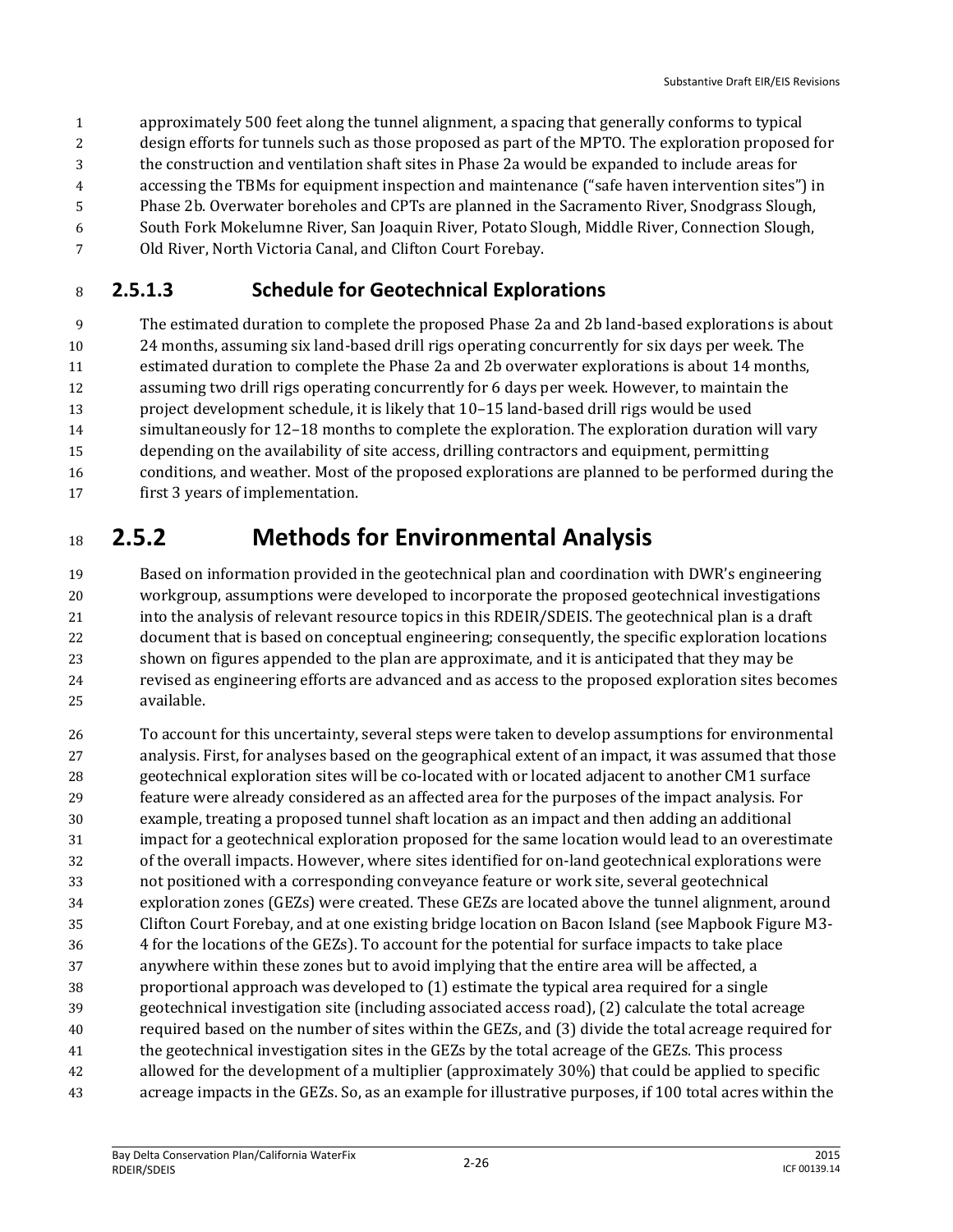- GEZs are identified as "prime farmland," the impact analysis would assume that geotechnical
- investigations would affect 30 acres. This acreage estimate would then be included as part of the
- overall effect reported for the MPTO water conveyance facilities.

 For proximity-based analysis (such as noise), relevant "buffers" were simply applied from the outside edges of the GEZs to ensure that any effects on sensitive receptors were included in the impact analysis. For analyses associated with air quality modeling, specific assumptions regarding equipment, vehicle use, and schedule information were incorporated into the existing models used for impact analysis. Finally, it was assumed that the overwater sites identified in the geotechnical plan would be representative of the sites ultimately chosen because it is anticipated that site selection for these investigations is more constrained than sites for on-land activities. Sites for overwater exploration would be chosen at the locations for the three proposed intake structures in the Sacramento River, Clifton Court Forebay, and at major water crossings along the tunnel alignment or areas proposed for barge unloading facilities, including Snodgrass Slough, Mokelumne River, Potato Slough, San Joaquin River, Connection Slough, Middle River, Santa Fe Cut, Woodward Canal, Old River, and Italian Slough.

# **2.5.3 Applicability to Other Alternatives**

 If the Lead Agencies ultimately select an alternative that proposes an alignment different from the modified pipeline/tunnel alignment, it is anticipated that a similar plan for geotechnical exploration would be designed and implemented, as described in Appendix 3B, *Environmental Commitments*, in Appendix A of this RDEIR/SDEIS*.* A discussion of the potential environmental effects resulting from implementation of these activities appears in Chapter 31, *Other CEQA/NEPA Required Sections,* Section 31.5.1.1 in the Draft EIR/EIS. Because additional detail pertaining to the location and extent of these efforts under the modified pipeline/tunnel alignment has been developed since the release of the Public Draft EIR/EIS, the potential effects of these activities have been incorporated into relevant portions of the impact analysis pertaining to construction of the water conveyance facilities.

# **2.6 References**

#### **2.1 Fish and Aquatic Habitat Analyses**

None.

#### **2.2 Water Quality Revisions**

None.

#### **2.3 Air Quality, Health Risk Assessment, Traffic, and Noise Revisions**

None.